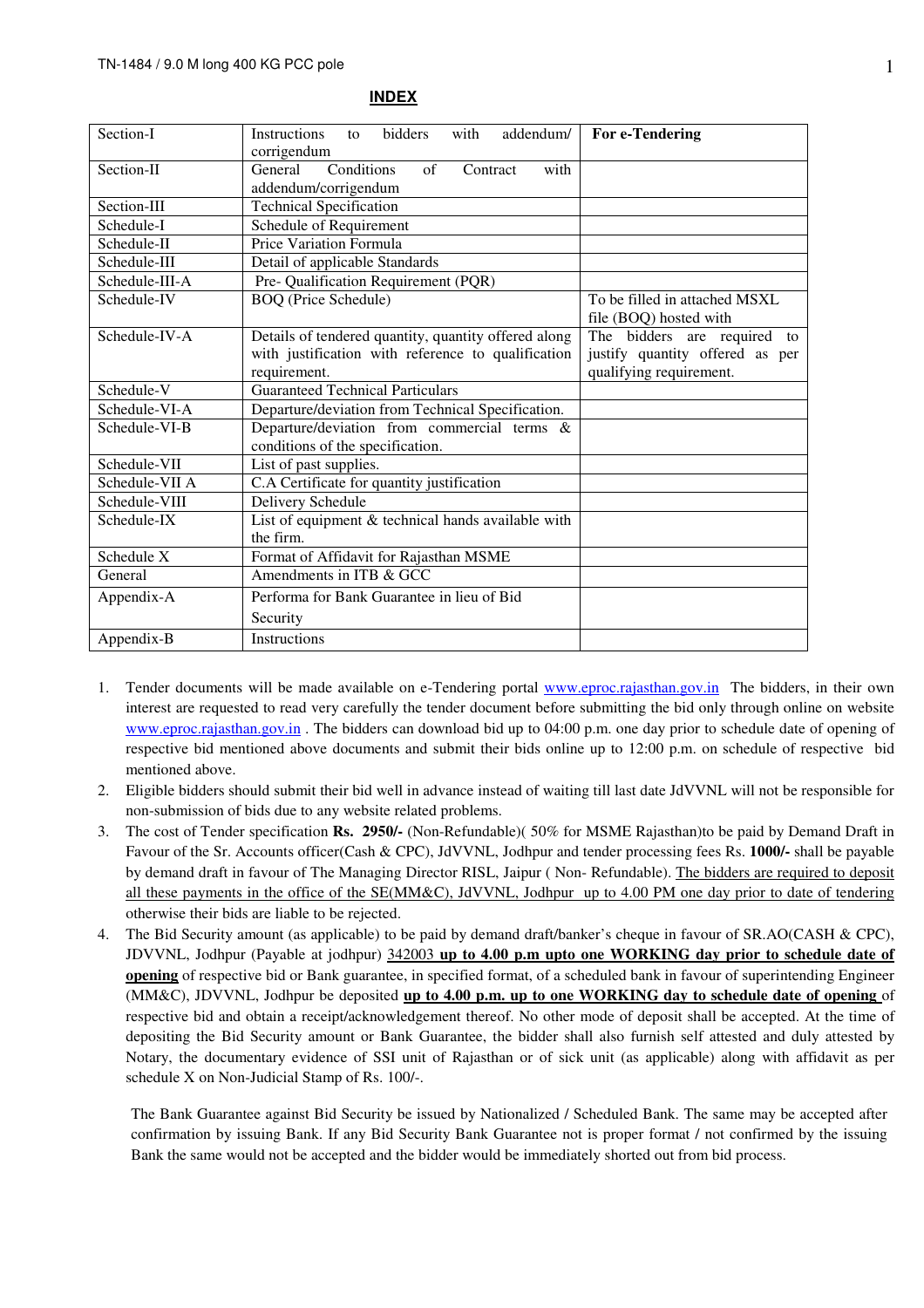### **JODHPUR VIDYUT VITARAN NIGAM LIMITED ( MATERIAL MANAGEMENT & CONTRACT ) NEW POWER HOUSE, INDUSTRIAL AREA, JODHPUR -342003**

#### **TELEPHONE: 0291-2742223 TELE FAX: 0291-2746539**

# ---------------------------------------------------------------------------------------------------

#### **TENDER SPECIFICATION NO. JdVVNL/SE(MM&C)/EIIIAIII/TN-1484**

Short term Tenders are hereby invited in e-procurement system for purchase of **9.0 M. LONG PCC POLES OF 400 KG WORKING LOAD WITH FACTOR OF SAFTY 2.0,** UNDER **TN-1484.** 

Tenders are to be submitted online in electronic format on website **http:eproc.rajasthan.gov.in**. The details are as under-

| S. No. | <b>Name of Item</b>                                                       | <b>Quantity</b> | <b>Estimated Unit F.O.R.</b><br>Price |
|--------|---------------------------------------------------------------------------|-----------------|---------------------------------------|
|        | 9 M. LONG PCC POLES OF 400 KG<br>WORKING LOAD WITH FACTOR OF SAFTY<br>2.0 | 13006 Nos.      | <b>Rs. 3000.00</b>                    |

| A            | NIT No.                | <b>TN-1484</b>                                                   |
|--------------|------------------------|------------------------------------------------------------------|
| B            | Cost of tender         | Rs.2950.00 (Two Thousand Nine Hundred fifty Only)                |
|              | specifications         | (50% for MSME of Rajasthan)                                      |
| $\mathbf C$  | Processing fee of RISL | Rs.1000.00 (One Thousand Only)                                   |
| D            | <b>Bid Security</b>    | (i) General Bidder<br>$:$ Rs. 7,80,360.00                        |
|              |                        | $:$ Rs. 3,90,180.00<br>(ii) Sick Unit                            |
|              |                        | (iii) SSI Unit of Rajasthan: Rs. 1,95,090.00*                    |
| E            | Validity               | 120 days from the next date of opening of techno-                |
|              |                        | commercial bid.                                                  |
| $\mathbf{F}$ | Base date for price    | 1 <sup>st</sup> day of one month prior to the date of opening of |
|              | variation              | the bid                                                          |

**\* In case of SSI unit of Rajasthan quotes the less than the tenedered quantity, then they are required to furnish Bid Security @ 0.5% of the value of the quantity offered by them, failing which bid shall be considered non-responsive.** 

#### **IMPORTANT DATES**

| S.N.                        | <b>Events</b>                                 | Date & Time          | Location                      |
|-----------------------------|-----------------------------------------------|----------------------|-------------------------------|
|                             | Date of downloading of tender                 | Up to 11.09.2018     | www.jdvvnl.com &              |
|                             | specifications                                | $(6:00 \text{ PM})$  | http:eproc.rajasthan.gov.in   |
| $\mathcal{D}_{\mathcal{L}}$ | <sub>of</sub><br>Tender<br>Deposit<br>cost of | Up to 11.09.2018     | Office of Sr. A.O (Cash $&$   |
|                             | Specifications & Bid Security and             | $(4:00 \text{ PM})$  | $CPC$ ) /                     |
|                             | furnishing of Processing fee                  |                      | SE (MM&C), JdVVNL, New        |
|                             |                                               |                      | Power House, Industrial Area, |
|                             |                                               |                      | Jodhpur                       |
| $\mathbf{3}$                | Last Date $&$ time of submission of           | Up to 12.09.2018     | http:eproc.rajasthan.gov.in   |
|                             | electronic bid                                | $(12:00 \text{ PM})$ |                               |
| $\overline{4}$              | Opening of Technical Bid                      | 12.09.2018           | http:eproc.rajasthan.gov.in   |
|                             |                                               | $(3.00 \text{ PM})$  |                               |
| 5.                          | Opening of Price Bid                          | To be intimated      | http:eproc.rajasthan.gov.in   |
|                             |                                               | separately to the    |                               |
|                             |                                               | qualified bidders    |                               |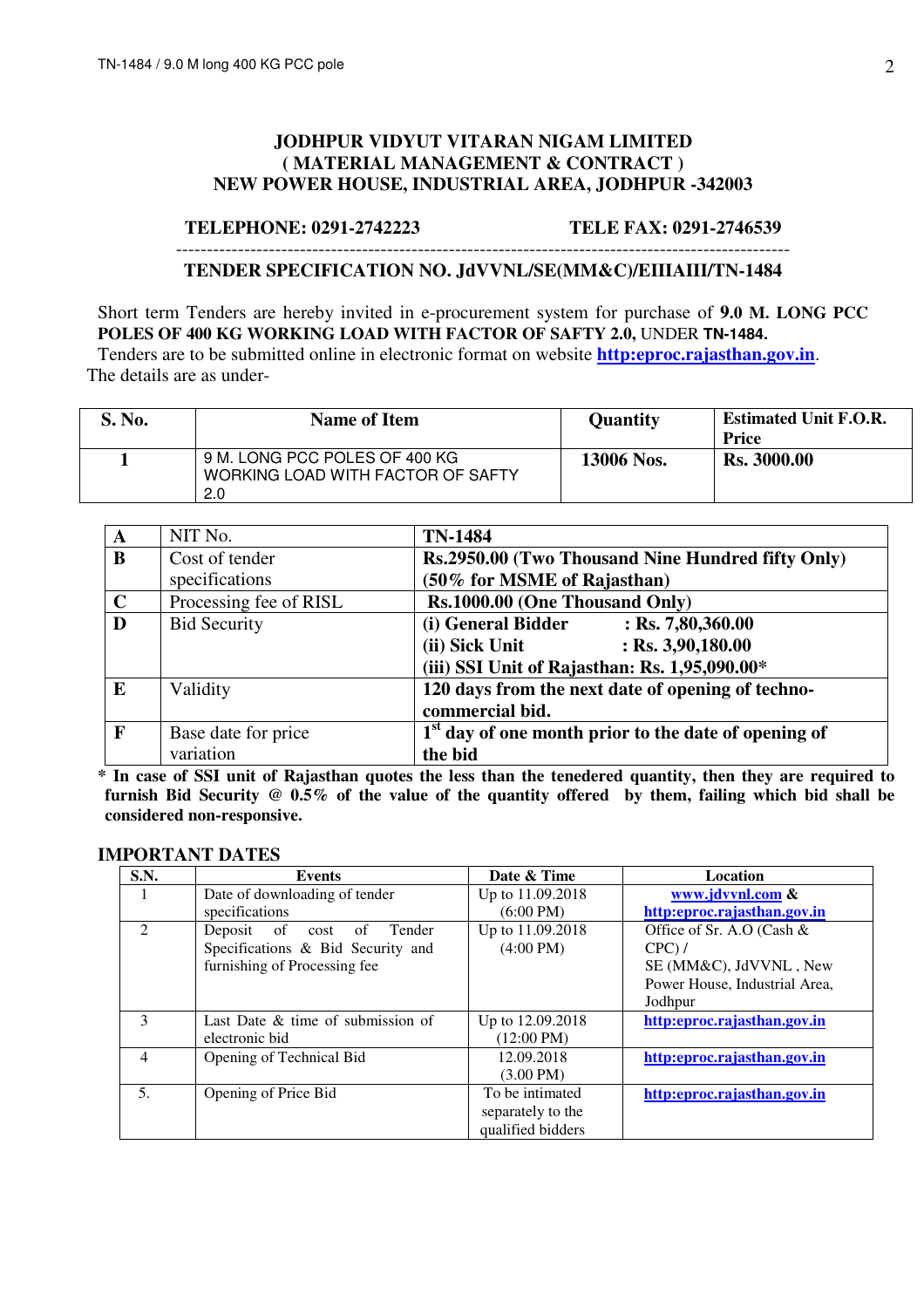### **SECTION-III**

## **TECHNICAL SPECIFICATION FOR SUPPLY OF 9 M. LONG PCC POLES OF 400 KG WORKING LOAD WITH FACTOR OF SAFTY 2.0, AGAINST TN-1484.**

## **1. SCOPE :**

This specification covers the design, manufacture, inspection, testing and delivery of finished 9 meter long- 400 Kg. rectangular shaped, solid prestressed cement Concrete poles, witnessing of tests before dispatch and its transportation from the firm's works to consignee's head quarters. These poles are to be used for erection of 33 KV /11 KV over head lines and installation of transformers.

## **2. CLIMATIC CONDITIONS**

| I. Peak ambient temperature                        | 50 Degree C |
|----------------------------------------------------|-------------|
| II. Maximum average ambient temperature            | 40 Degree C |
| III. Maximum temperature attainable                | 60 Degree C |
| IV. Maximum relative humidity                      | 100 %       |
| V. Minimum relative humidity                       | 50%         |
| VI. Average number of thunder storm days per annum | 40          |
| VII. Average number of rainy days per annum        | 100         |
| VIII. Average annual rainfall                      | 10-100 cm   |
| IX. Maximum wind pressure                          | 100 Kg/sq.m |
| X. Altitudes not exceeding                         | 1000 mtrs.  |

## **3. REQUIREMENT**

The tentative requirement of 9.0 M long poles designed for working load 400 Kg with factor of safety 2.0 is **13006 Nos**. approx. These poles are required for 33/11 KV lines and installation of transformers.

The quantity indicated above is tentative and purchaser reserves right to increase/ decrease the same at the time of finalization of tender.

## **4. DELIVERY SCHEDULE:**

The maximum commencement period allowed shall be 40 days from the date of receipt of LOA, and entire ordered quantity shall be completed in eight (8) months at equal monthly rate thereafter. The bidder is required to quote monthly delivery. In case ordered quantity is different than quoted quantity, monthly delivery shall be adjusted proportionately. Tenders in which monthly delivery is not indicated are likely to be ignored.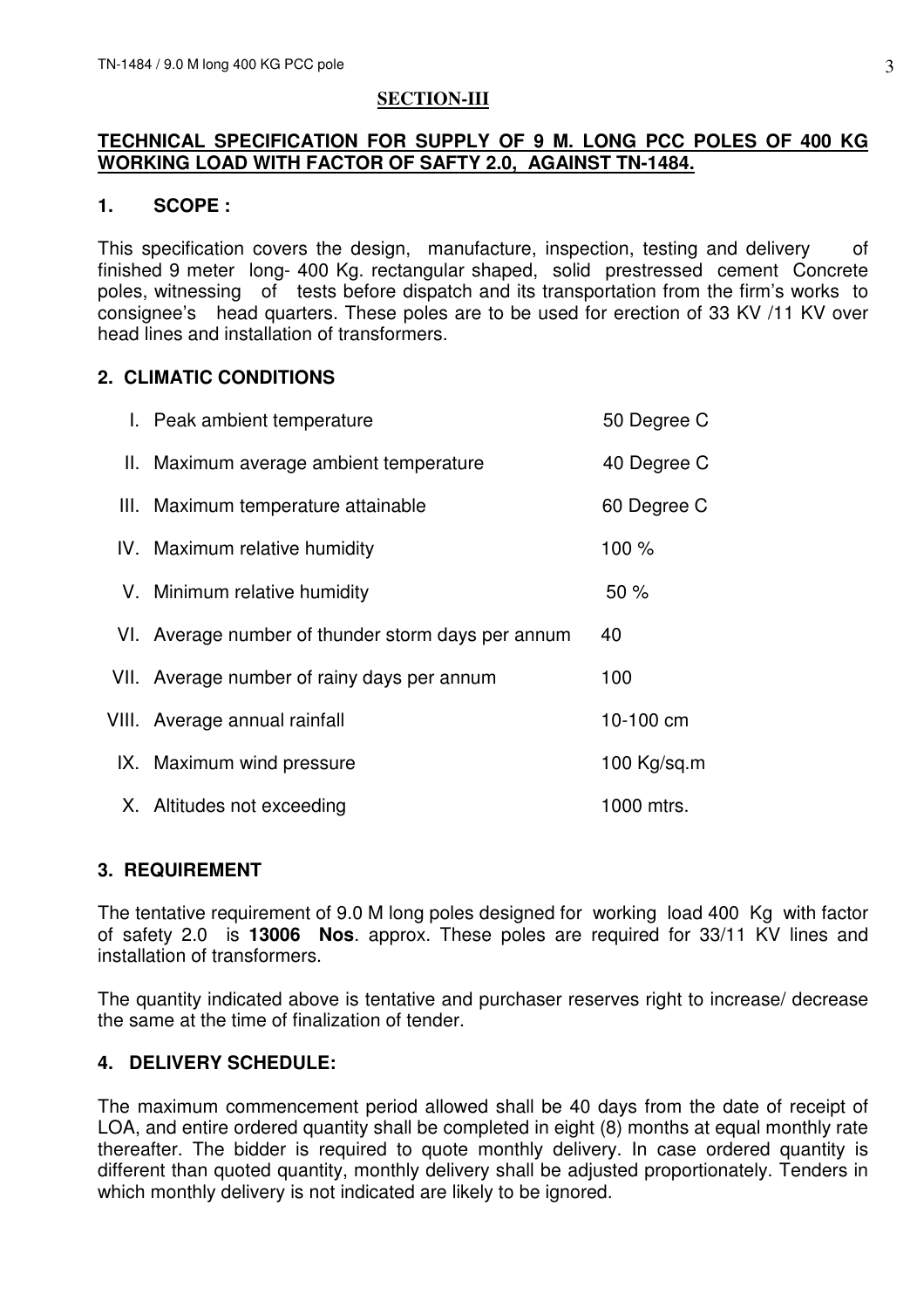## **5. DETAILS OF APPLICABLE STANDARDS/SPECIFICATION/MANUALS:**

The pole shall comply with the relevant provisions made in the following Indian Standards Specification (now BIS) with latest amendments / REC specifications.

|                | REC manual No.13/1977        | Manual on manufacturing of solid poles    |
|----------------|------------------------------|-------------------------------------------|
|                | (part-I)                     | part-I design aspects.                    |
| $\overline{2}$ | REC manual No.13/1977        | Manual on manufacturing of solid PCC      |
|                | (Part.II)                    | poles part.II manufacturing aspects.      |
| 3              | REC specification No.15/1979 | Prestressed cement concrete<br>poles      |
|                | (amended upto 1983 &         | (FOS/2.5) for 11 KV and LT lines.         |
|                | thereafter                   |                                           |
| 4              | IS:1678/1978 (Latest         | Specification for PCC poles for overhead  |
|                | amended)                     | traction & telecommunication<br>power     |
|                |                              | lines.                                    |
| 5              | IS:2905/1989 (Latest         | Method of test for PCC poles for          |
|                | amended)                     | overhead power and telecommunication      |
|                |                              | lines.                                    |
| 6              | IS:7321/1974 (Latest         | Code of practice for selection handling   |
|                | amended)                     | and erection of concrete poles for        |
|                |                              | overhead power and telecommunication      |
|                |                              | lines.                                    |
| $\overline{7}$ | IS:1343/1980(Latest          | Code of practice for prestressed concrete |
|                | amended)                     |                                           |
| 8              | IS: 456/1978 (Latest         | Code of practice for plain and reinforced |
|                | amended)                     | concrete                                  |
| 9              | IS: 1785(Latest amended)     | For HT<br>steel wires for<br>prestressed  |
|                |                              | concrete                                  |

## **6. MATERIAL**

The following quality of material should be used for manufacturing of PCC poles**.** 

**(i) CEMENT :** The cement used in manufacture of prestressed concrete poles shall be ordinary or rapid hardening portland cement conforming to IS:269/1976 (specification for ordinary and low heat portland cement) or IS:8041-E-1978 (specification for rapid hardening portland cement) or portland cement conforming to IS:8112/1976.

**(ii) AGGREGATES :** Aggregates used for the manufacture of prestressed concrete poles shall conform to IS:383/1970 (specification for coarse and fine aggregates from natural sources for concrete). The nominal maximum size of fine aggregates shall not exceed 10 mm.

**(iii) WATER:** Water should be free from chlorides, sulphates other salts and organic matter. Potable water is generally suitable.

**(iv) ADMIXTURES:** These admixtures should not contain calcium chloride or other chlorides and salts which are likely to promote corrosion of pre-stressing steel.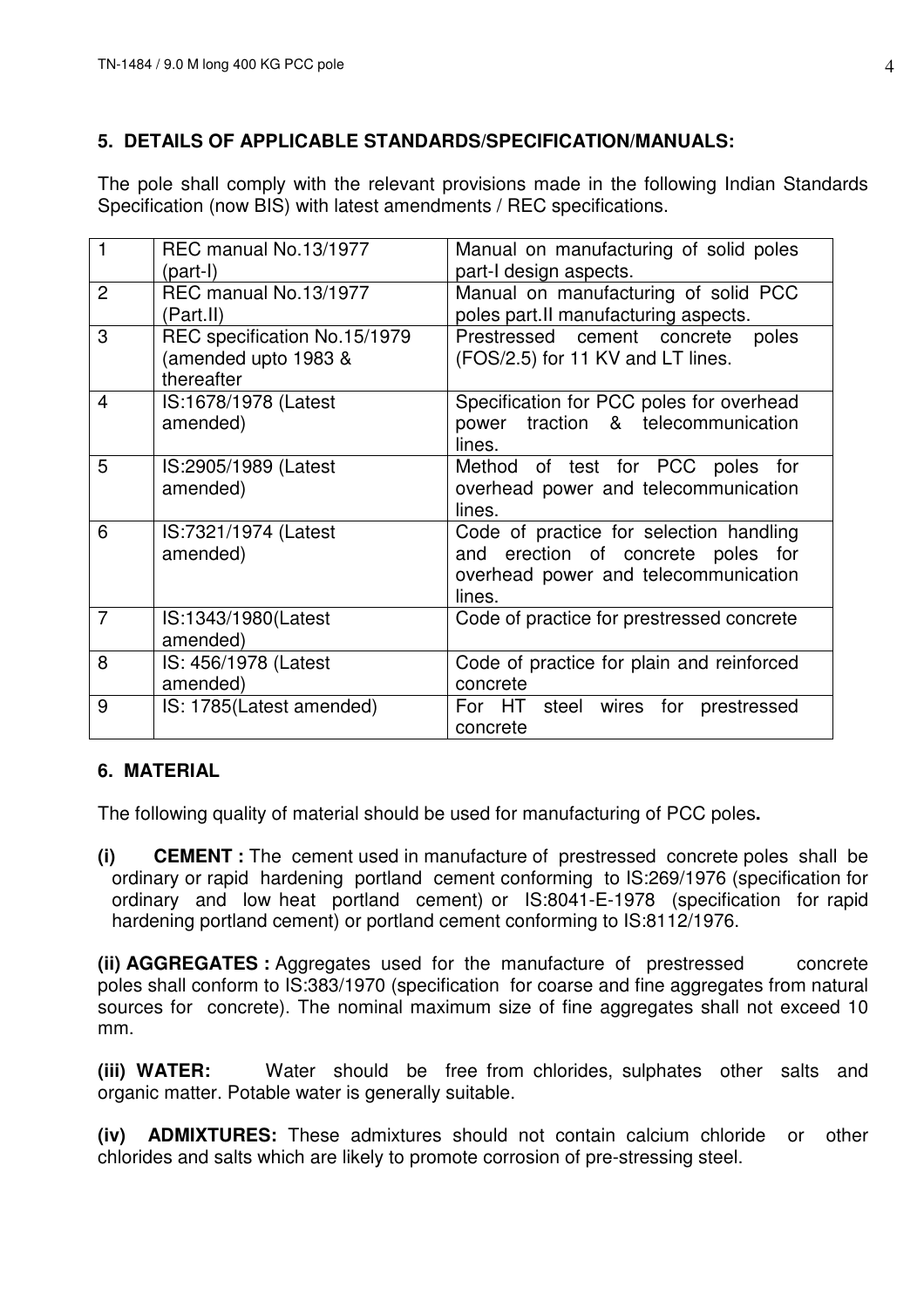**(v) PRE-STRESSING STEEL :** The prestressing steel wires including those used as untentioned wires should conform to IS:1785 –1966 Part.I (Specification for plain hard drawn steel wire) or IS:"6003/1970 (Specification for indented wire for prestressed concrete). The type design for plain wires of 4 mm diameter are with a guaranteed ultimate strength of 175 Kg./sq.mm.

**(vi) CONCRETE MIX :** The concrete mix. Shall be designed to the requirements laid down for controlled concrete (also called design requirement laid down/mix. Concrete) in IS:1343/1980 (Code of practice for prestressed concrete) and IS:456/1978 (code of practice for plain and reinforced concrete) subject to the following special conditions :

- a) Min. working cube strength at 28<sup>th</sup> day should be at least 420 Kg. / cm.<sup>2</sup>
- b) The mix. Should contain at least 380 Kg. cement per cubic metre of concrete.
- c) The concrete strength at transfer should be at least 210 Kg. / cm. $<sup>2</sup>$ </sup>

d) The mix. Should contain as low water content as is consistent with adequate workability. If it becomes necessary to add water to increase the workability the cement content should also be raised in such a way that the original value of water cement ratio is maintained.

**(vii) REINFORCEMENT :** The reinforcing bars and wires used for manufacturing of prestressed cement concrete poles shall conform to the following Indian standards.

- i) Mild steel bars conforming to IS:432/1966.
- ii) High tensile steel wires conforming to IS:1785/1966.

## **(viii) WELDING AND LAPPING OF STEEL**

The high tensile steel wire shall be continuous over the entire length of the tendon. Welding shall not be allowed in any case. However, jointing or coupling be permitted provided the strength of the joint or coupling is not less than the strength of each individual wire.

## **7. DESIGN REQUIREMENT :**

The poles shall be designed to meet the following requirements.

- a) The poles shall be planted directly in the ground with a planting depth of 1.5 metres.
- b) The working load on the poles shall be 400 Kg. applied at 0.6 Mtr. from top.
- c) The factor of safety shall not be less then 2.0.
- d) The average permanent load should be 40% of the working load.
- e) The Factor of safety against first crack load shall be 1.0
- f) The ultimate moment capacity in the longitudinal direction should be atleast one fourth of that in the transverse direction.
- g) The max. compressive stress in concrete at the time of transfer of presetress should not exceed 0.8 times the cube strength.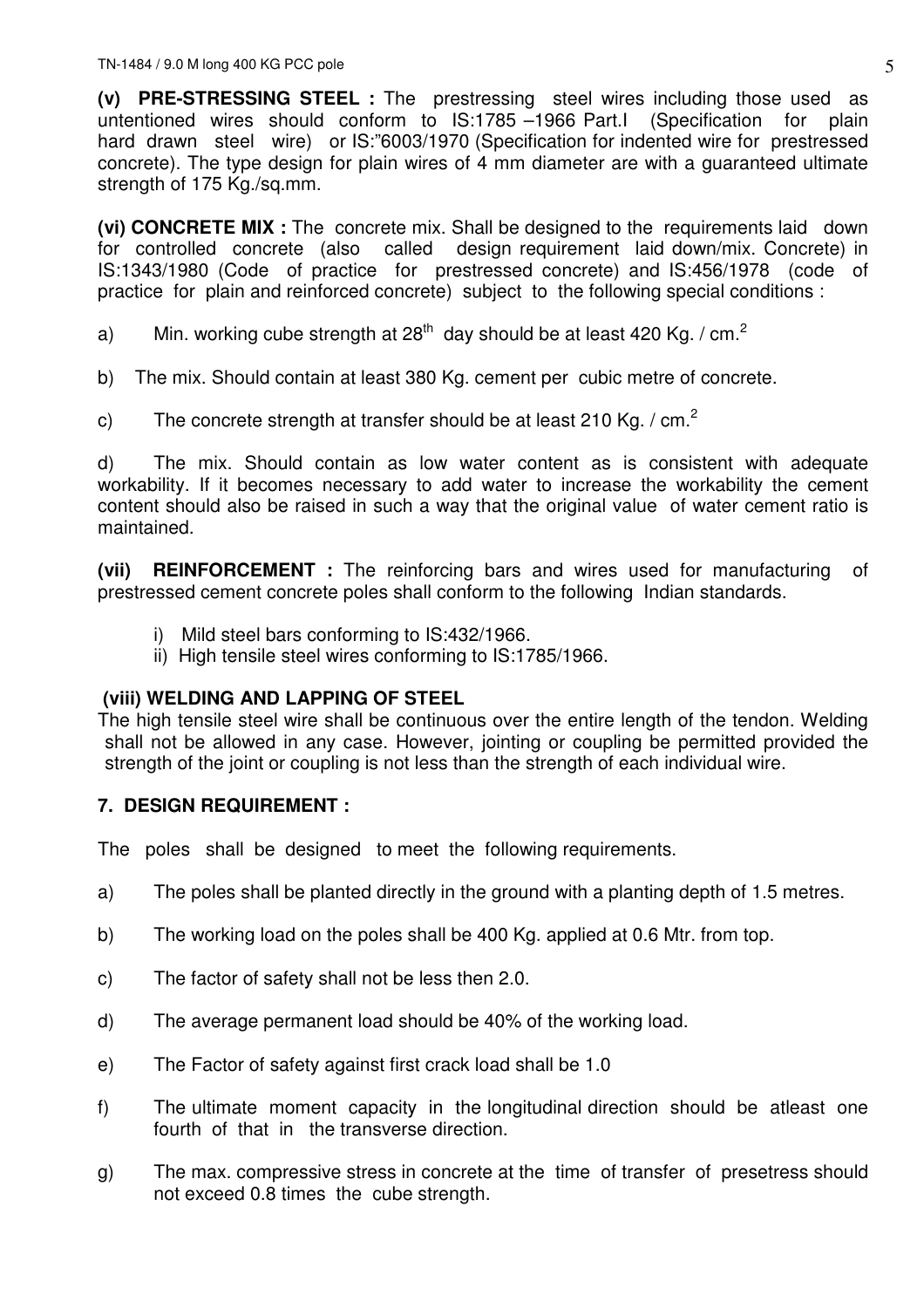- h) The concrete strength at transfer shall not be less than half of the  $28<sup>th</sup>$  day strength ensured in the design i.e.:  $420x0.5 = 210$  KG./SQ.MM.
- i) The cover concrete measured from outside of prestressing tendon shall be normally 20 mm.
- j) At the design value of first crack load the modules of rupture shall not exceed 55.2 Kg./cm for M-42 concrete.

## **8. OPTIMUM DESIGN DIMENSIONS :**

| 395 mm                        |
|-------------------------------|
| 225 mm                        |
| $100 \text{ mm}$              |
| 20 Nos. wires of 4 mm dia.    |
| JdVVNL specification TN-1484. |
|                               |

## **9. OTHER TECHNICAL REQUIREMENT :**

**A. EARTHING** : Earthing shall be provided, by having continuous length of 4 mm dia G.I.wire embeded in concrete during manufacture and the ends of G.I. wire left projected from the transverse face of the poles to a length of 100 mm at 250 mm from top and 150 mm below ground level (Planting depth to be 1.5 M) The tolerance of 25 mm shall be allowed in position of earth wire. The earth wire shall not be allowed to entangle with prestressing wires.

**B) EYE HOOKS :** The eye hooks shall be provided on the middle of transverse face of the pole as per IS: 7321/1974 at a distance of about 2.25 metre from top and about 1.8 metre from the bottom, to facilitate the handling. The eye hooks shall be of 12 mm dia MS round and shall have an internal dia of 40 mm. The tolerance of minus 5 mm and plus 20mm in internal dia of eye hooks shall be allowed. The eye hooks shall be securely embedded in the pole to ensure safe handling.

**C) REINFORCEMENT :** The poles offered should have 8 Nos. rings of 4 mm dia HT wires rings on top side of the pole and 8 Nos. rings of 4 mm dia HT wire rings on the bottom side of the pole thus total HT wire rings should be 16 in all or 4 Nos. of 6 mm dia MS round rings on top side and 4 Nos. of 6 mm dia MS round rings on bottom side are to be provided. The minimum inter spacing of 20 mm in case of 4 mm dia HT wire rings and 30 mm in case of 6 mm dia MS round rings is to be maintained. These rings should be complete and rectangular in shape with minimum over lapping of 20 mm. No rings are to be bunched together.

**D) HOLES :** The poles offered should have two holes of 18 mm dia on longitudinal face of pole (broad face) to fix top hamper. The top hole shall be at the distance of 60 mm from top of pole and second hole will be at 160 mm from top of pole.

## **10. WORKMANSHIP :**

(i) All materials used in the finished PCC poles and workmanship shall be of required quality. No deviation with technical particulars required as per this tender specification shall be allowed.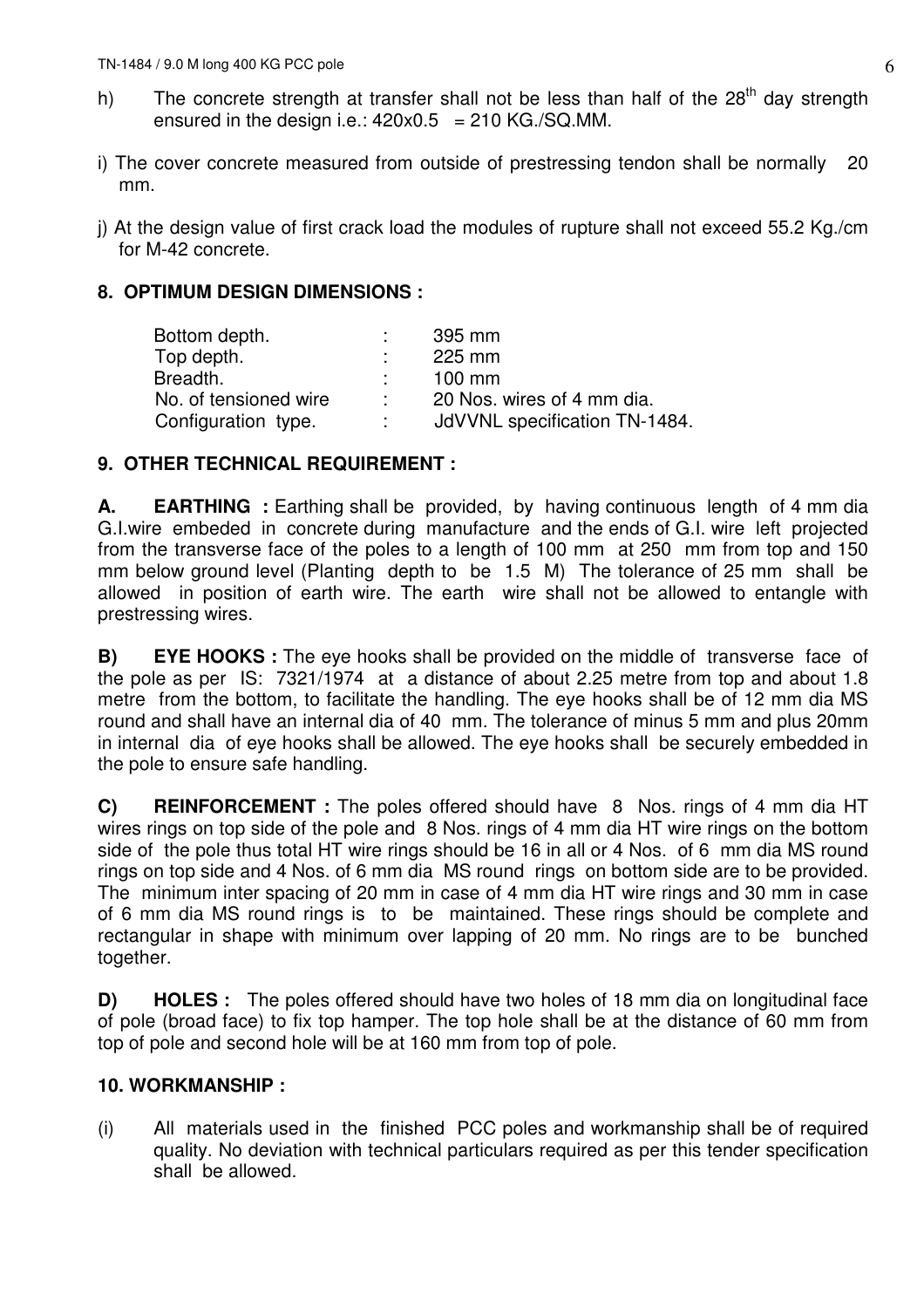(ii) Apart from the requirements regarding the design, material, process of manufacture, dimensions shape, workmanship finishing etc., acceptability of PCC poles shall be determined by the results of various tests to evaluate their properties as stipulated in the relevant IS/specification.

## **11. DRAWINGS :**

Approved copy of drawing is enclosed herewith the Technical Specification and bidder shall manufacture / supply the material in accordance of approved drawing of JdVVNL

## **12. MARKING :**

- **(A)** The poles shall be clearly & indelibly marked with the following particulars by engraving properly at a height of 3 metres from the bottom end so as to be easily readable after erection. Marking should not be painted.
	- 1. S.No. of pole.
	- 2. Date, month and year of manufacture.
	- 3. Name/mark of manufacturer. It should be distinct and should not resemble with mark of other manufacturers and if it resembles with marking of other manufacturers then you should change your marking.
	- 4. TN-1484 and JdVVNL.
	- 5. Length and working load 9.0 M/400 Kg.

**(B) RED STRIP PAINTING:** A strip of 30-40 mm shall be painted on one side (transverse face) of the pole at a planting depth (1.5 Metre from bottom) with oil paint of red colour in such a manner that the red strip shall be visible above the ground. Poles without marking of red strip will not be accepted and considered as rejected.

## **13. INSPECTION, TESTING & CHECKING :**

The inspection and testing shall be carried out at supplier's works as per relevant ISS: GTP before dispatch in accordance with the clause No.1.27 of GCC

The supplier shall incorporate the following certificate in his offer letter which should indicate Sr. No. & total No. of poles casted on different dates, as offered for the present inspection :

(a) That all the PCC poles included in the lot under the present inspection conform to the design, strength and workmanship required as per the purchase order, GTP of the specification and contract drawing under the TN-1484.

b) That none of the PCC poles offered for the present inspection was previously rejected / not considered for inspection or tested for transverse load strength by any other inspecting officer.

The supplier shall furnish the following certificates / tests results to our Inspecting Officer at the time of inspection, if desired.

a) The supplier shall furnish test results from the manufacturer to substantiate that HT steel wire of required quality was used in the manufacture of PCC poles under the present inspection.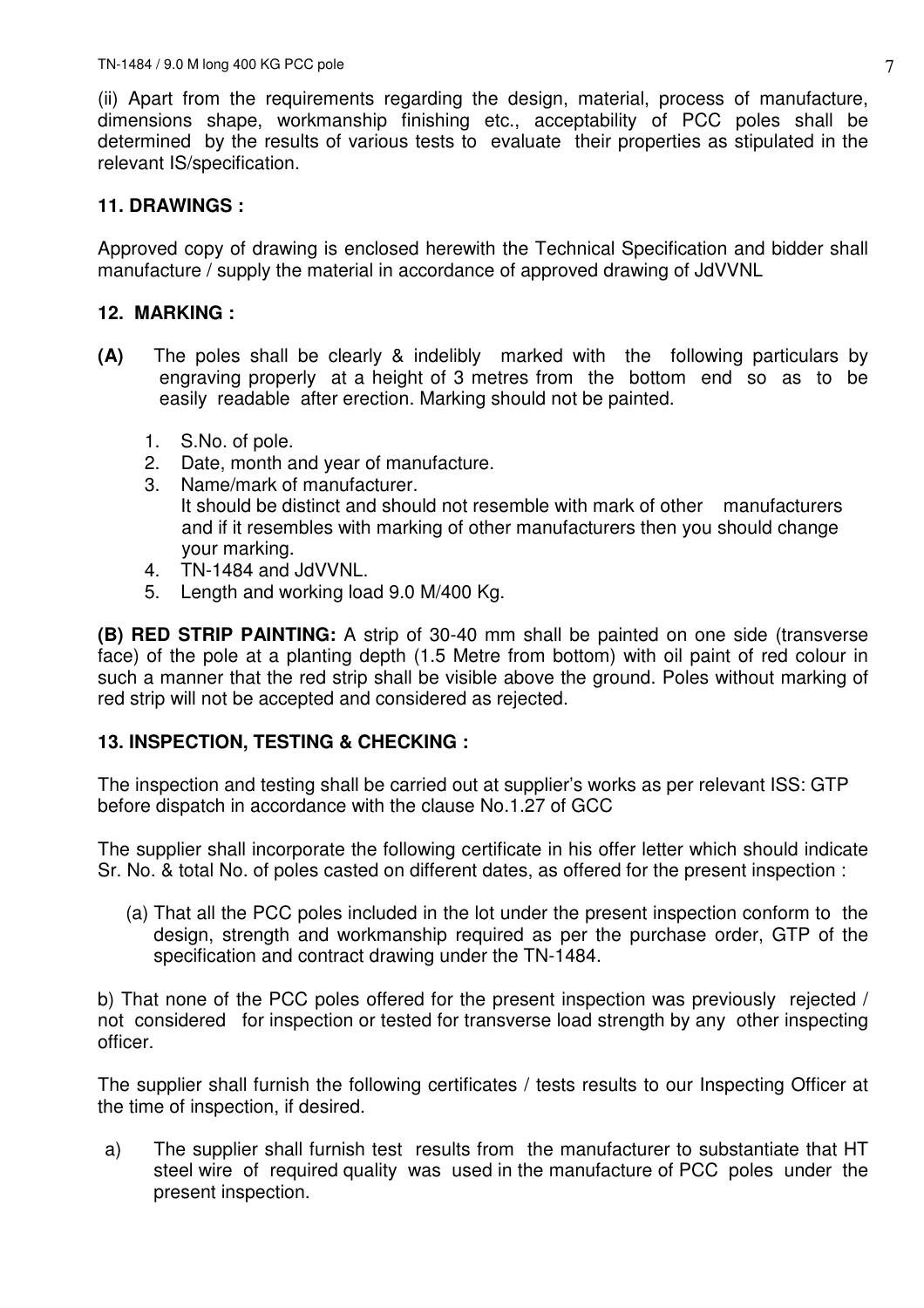b) The supplier shall certify that cement, prestressed steel wires, M.S. Bars, aggregates and other material had been used as per the required specifications, to manufacture the PCC Poles under the present inspection.

The supplier shall arrange the required number of PCC Poles out of the offered lots as per the sampling plan under this specification for witnessing the various tests by Inspecting Officer. The poles so tested in presence of the Inspecting Officer shall be preserved for atleast 30 days from the date of inspection for subsequent checking by any other representative for the purchaser if needed. The supplier shall intimate in writing name and address of purchaser of tested poles otherwise the PBG will not be released.

The supplier shall provide the following documents to Inspecting Officer, to facilitate and authenticate the process of inspection, checking and testing.

- a) One set of copies of P.O., relevant IS and specification of TN (with the latest amendment, if any)
- b) Copy of approved Drawing.

c) Details of all meters/ instruments /equipments to be used in the process of checking and testing of the material along with the details for their last calibration (original) certificates of calibration indicating that calibration had been done to full range on all the scales to verify that the last calibration and sealing was got done from the manufacturer or an independent test house approved by Government within one year prior to the date of inspection.

Inspection shall not be carried out further, if the above requirements are not fulfilled satisfactorily.

## **A. SAMPLING:**

a) Randomness is the pre requisite for sample checking and testing. Starting from any random serial number or PCC poles in the offered lot (arranged serial number wise and sub-divided sub-lots each not exceeding 500 Nos. of poles) every pole shall be included in the sample "r" being the next higher integral part of N/n where N is the size of the lot or sub-lot and "n" is the sample size as per the table below :-

## **Sample size and criterion for conformity :**

| Size of lot or | Dimensional requirement |                 | No.of poles    |
|----------------|-------------------------|-----------------|----------------|
| sub-lot in     | sample size             | Permissible No. | for transverse |
| numbers        |                         | of defective    | strength test  |
| (N)            |                         | samples         |                |
|                |                         |                 |                |
| Upto 100       |                         |                 |                |
| 101 to 200     | 15                      |                 |                |
| 201 to 300     | 20                      |                 |                |
| 301 to 500     | 30                      |                 |                |

The minimum size of lot which can be offered for inspection is 100 Nos. of pole except in case of last lot which will be balance quantity left. Further lot size once offered for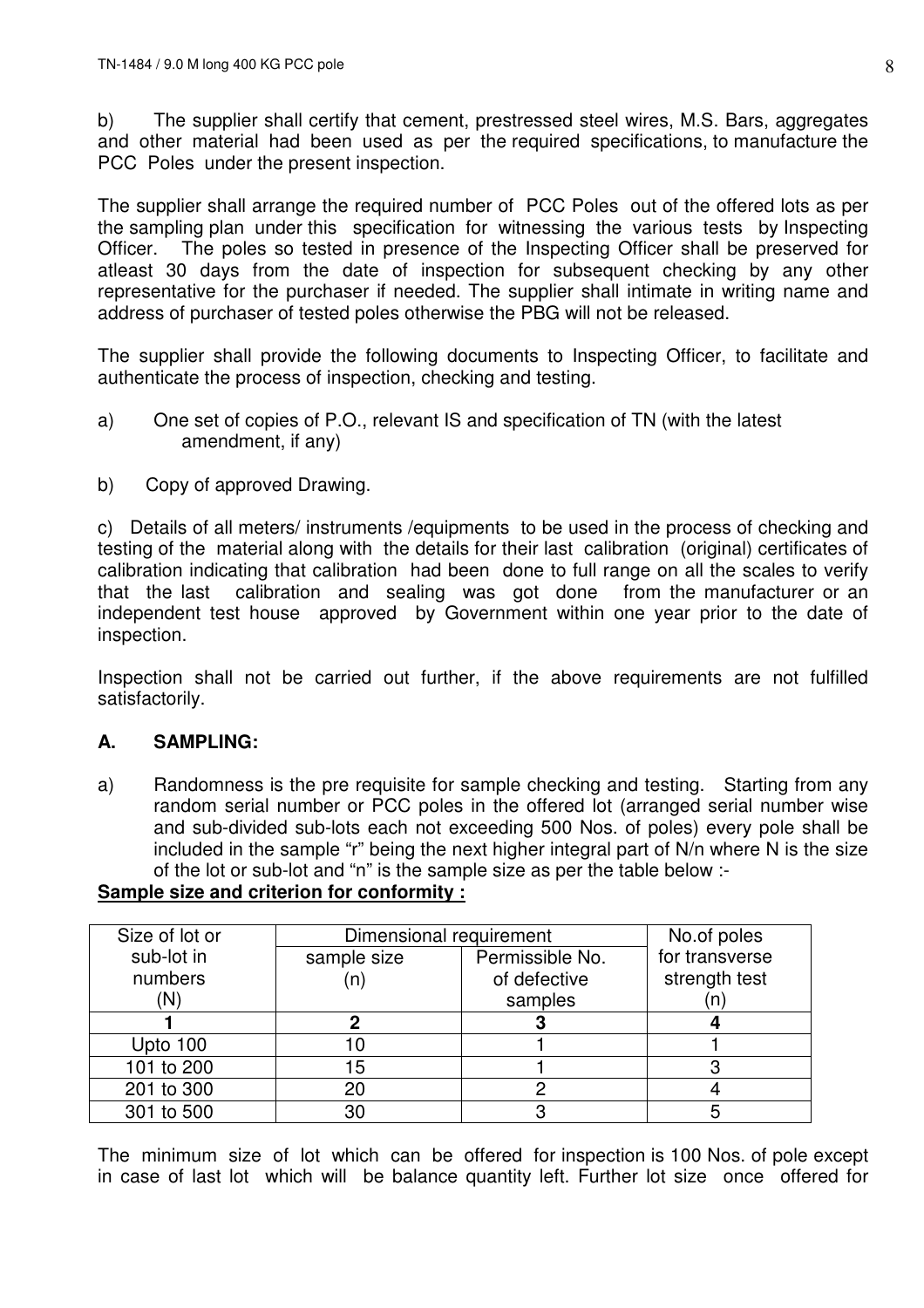inspection can not be reduced subsequently under the re-inspection. If required unless re-inspection charges for each sub-lot out of the original lot is deposited.

b) Deviation in selection of samples may be effected by the Inspecting Officer only if he thinks that the purpose of checking/testing will be better served by such deviation.

c) The number of poles, in every lot/sub lot, which does not satisfy, the requirement of overall length, cross section and uprightness shall not exceed the corresponding number given in Col.3 of the above Table. If the number of such poles exceeds the corresponding number, supplier shall segregate the pole not confirming the requirement of specification and shall submit the remaining poles for checking. Fresh poles as per sample size indicating in Col.2 will be drawn from the remaining poles of the offered lot or sub lot and subject to similar checking. If the number of effective poles in the second sample of poles also exceeds the permissible number indicated in Col.3 the then the subject lot or sub lot under inspection will be rejected without further checking. Result of all such checking shall be recorded.

d) PCC poles, in every lot/sub lot sampled for transverse load strength test shall satisfy the requirement of the test. Initially selection of sample and inspection and testing of poles will be undertaken as usual as is being done according to IS:1678/1998 and IS:2905/1989 with latest amendments. In case the samples selected satisfied the dimensional requirements and also withstand transverse load test, the lot stands cleared.

In case of one or more poles fail during transverse load test, then twice the number of poles from the sub-lots representative poles from which failed will be taken for transverse load test. If these poles withstand the transverse load test the entire lot will be deemed to have passed the tests and will be cleared, but if one or more pole fails during double sampling, then leaving aside the sub-lots for which double sampling was done and where samples could not withstand transverse load test, the remaining sublots representing poles from which have withstood transverse load test will be accepted provided they satisfy clause No. 9.3.2 of IS:1678/1978. However, the destruction test from the sub-lots will be done by the inspecting officer on the poles on which transverse load was performed and the acceptance of these sub-lots will be on the basis of the test results observed by the inspecting officer during destruction test on the respective representative poles.

e) All the poles subject to transverse load strength test shall be reserved for at least 30 days from the date of inspection for any subsequent checking by any other representative of the purchaser, if required. These poles shall not be dispatched /supplied to the purchaser.

f) One pole from the poles subject to transverse load strength test, from every lot/sub lot, shall be destructed for following measurement/checking.

- (i) To measure clear thickness of concrete cover at three points one within 1.8 metre from the bottom end of the pole, the second within 0.6 metre from the top end of the pole and the third at an inter-mediate point. The mean value shall be compared with the specified value.
- ii) To check Nos., size & configuration of steel reinforcement and GI earth wire.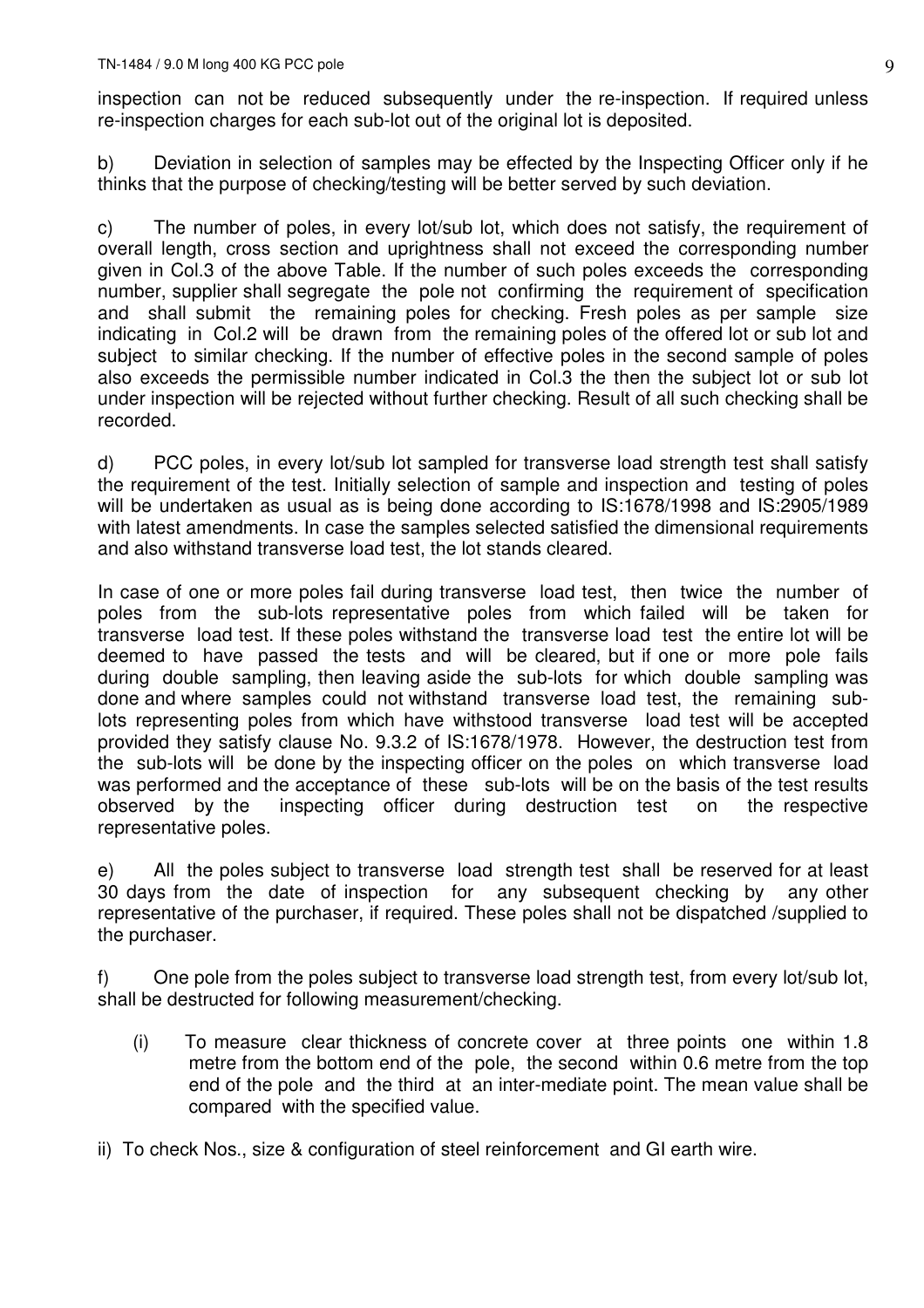The destructed poles shall also be preserved for atleast thirty days from the date of inspection for subsequent checking by any other representative of the purchaser if required.

## **B) INSPECTION :**

Inspection shall comprise of :

- a) Verification of offered quantity as per packing list.
- b) Visual inspection for shape, workmanship and finishing of the PCC poles.
- c) Checking of dimensions/quantity as per the GTP/Specifications.
- d) Verification of marking and red/black strip as per GTP.

## **C) WITNESS OF TESTS :**

- i) On PCC poles for its transverse load strength test .
- ii) On one PCC pole from every lot/sub lot by destruction to ascertain the No., size and configuration of steel reinforcement and GI earth wire etc.

The supplier should have transverse load testing arrangements of its own.

Testing arrangement shall be preferably as specified in the relevant specification i.e. IS:1678/1978 & IS:2905/1989 (both latest amended). As per provision of Clause No.6.2.3 of IS:2905/1989 the load shall be applied at a point stipulated in the relevant IS by means of a suitable device such as a wire rope and winch placed in a direction normal to the direction of the length of the pole so that the minimum length of the straight rope under pull is not less than the length of the pole.

As per provision of Clause No.6.2.5 "load measurement" of IS: 2905/1989. The dynamometer or any other satisfactory method of load measurement shall be calibrated at regular intervals (not more than one year)and capable of measuring load to the accuracy of 50 N may be adopted.

The transverse strength test on poles shall be conducted in accordance with IS: 2905. A prestressed concrete poles shall be deemed not to have passed the test if cracks wider than 0.1 mm appear at a stage prior to the application of the designed transverse load at first crack and the observed transverse load is less than the designed ultimate transverse load.

The following facilities are to be provided by the supplier at his own cost to the inspecting officer of JdVVNL.

- (a) Suitable accommodation.
- (b) Local conveyance between arrival point, place of stay, works and departure point.
- (c) The supplier shall assist in arranging return ticket and reservation on the request of the inspecting officer for which the payment shall be made by the inspecting officer. In case of joint inspection, single or shared double room accommodation shall be provided.

## **14. TEST AT SITE :**

The purchaser reserve the right to get the material tested after receipt of inspected poles at sites/stores and claiming any compensation or rejecting the poles if not found according to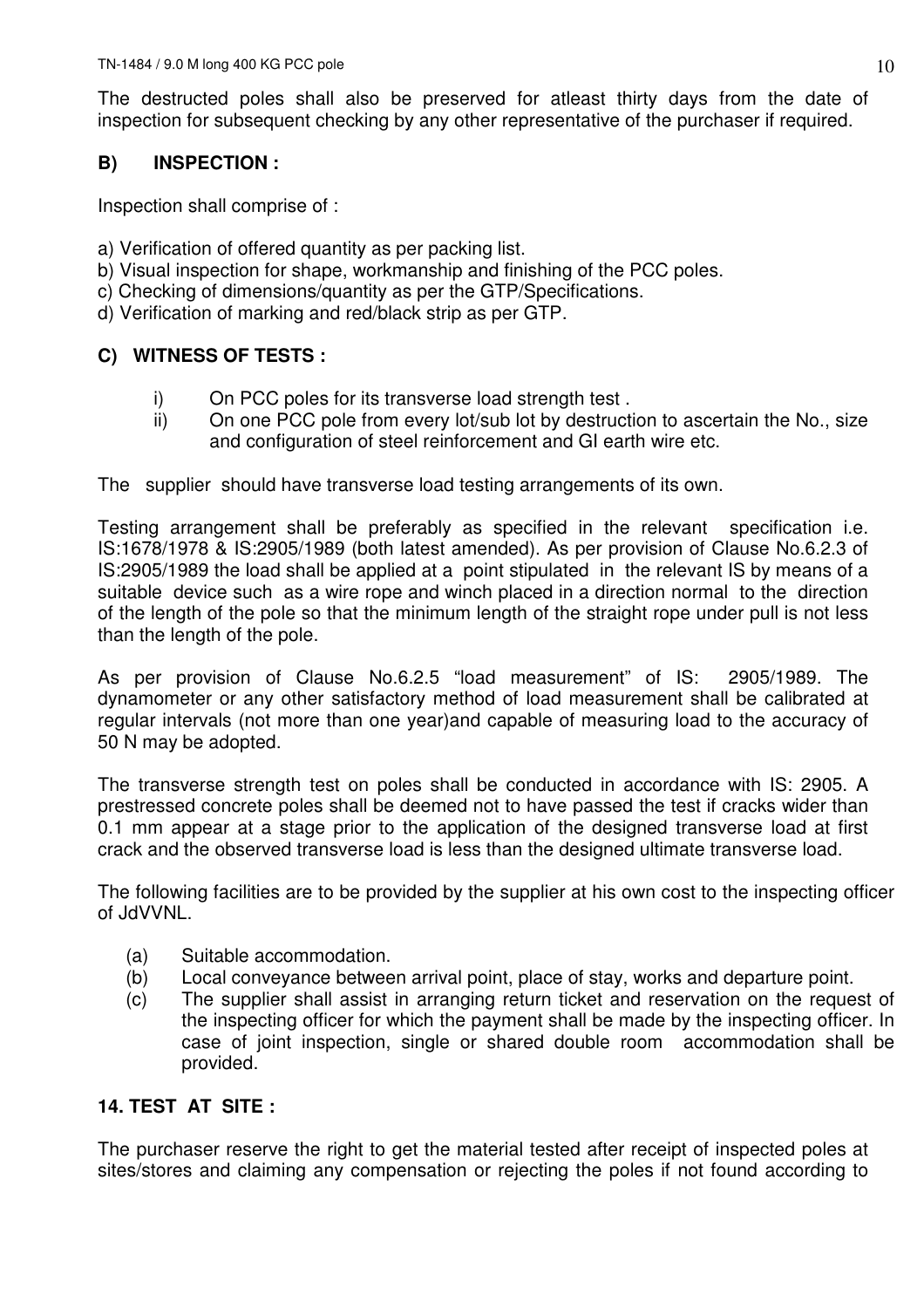specification. All charges consequent to rejection, rectification and replacement shall be borne by the supplier.

## **15. TOLERANCE :**

The following tolerances shall be allowed :

| i)            | Over all length of PCC poles.                                                            | $±15$ mm             |
|---------------|------------------------------------------------------------------------------------------|----------------------|
| $\mathsf{ii}$ | Top and bottom dimension. (Breadth and depth of PCC poles)                               | ± 3 mm               |
| iii)          | Clear concrete cover over HT steel wires (Average of<br>measurements at three sections). | $-2$ mm              |
| iv)           | Uprightness of the PCC poles.                                                            | 0.5%                 |
| V)            | Internal dia of eye hook                                                                 | $+20$ mm and $-5$ mm |
| vi)           | Dia of holes                                                                             | $±1$ mm              |
| vii)          | Diameter of HT wires as per IS: 280/1979                                                 | $± 0.05 \%$          |
| viii)         | Diameter of GI wire as per IS:280/1979                                                   | ± 2.5%               |
| ix)           | Diameter of MS rod for eye hook as per 1786/1966                                         | ±4%                  |

Higher dimensions of poles shall attract no penalty / deduction as it will not be considered as deviation.

## **16. GUARANTEED TECHNICAL PARTICULARS:**

The tenderer shall furnish the guaranteed technical particulars of the PCC poles as required in the schedule-V by mentioning specific figures therein. Any item of the GTP left unfilled or simply written as per ISS etc. shall be considered as incomplete GTP and such tender is liable to be rejected.

## **17. TRANSPORTATION ARRANGEMENTS:**

The tenderer must furnish the location of the factory and road distances from their factory site to various destinations (sub-divisional headquarters of JdVVNL) through shortest route.

The tenderers should also furnish the particulars of transportation vehicles owned by them. The tenderers who also undertake the guarantee for transportation of minimum poles daily up to consignees head quarters within stipulated delivery period shall be preferred in deciding the quantities to be ordered.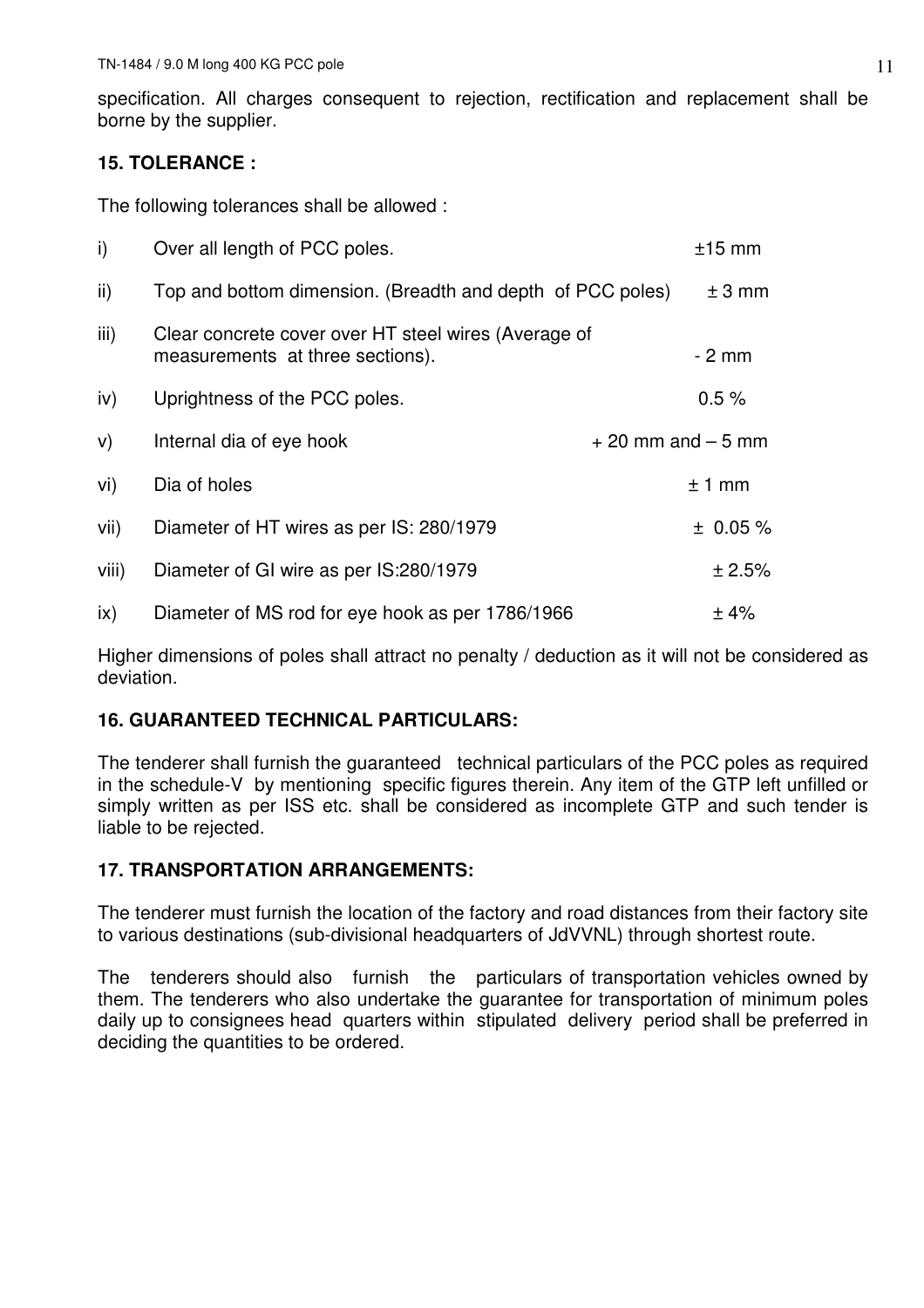**Transportation charges are fixed and FIRM in all respect with unloading charges payable in the following manner:-** 

|       | <b>Particulars</b>                 | in<br>Charges |
|-------|------------------------------------|---------------|
| S.N.  |                                    | Rs.           |
|       | Minimum Fixed charges in Rs. per   | 85.05         |
|       | pole                               |               |
| 2     | b) Running charges per pole per KM |               |
| (i)   | <b>Kms</b><br>0 to 25              | 0.95          |
| (ii)  | 26 to 50 Kms                       | 2.85          |
| (iii) | 51 to 100 Kms                      | 2.63          |
| (iv)  | 101 to 150 Kms                     | 2.38          |
| (v)   | 151 to 200 Kms                     | 2.38          |
| (vi)  | 201 to 250 Kms                     | 2.30          |
| (vii) | 251 to 350 Kms                     | 1.89          |
| (viii | 351 & Above                        | 1.89          |

The GST shall be payable extra on above transportation rates.

The transportation charges are payable 150% for Mount Abu (Sirohi distt.) of Jodhpur Discom at par.

The transportation charges to the firms, situated outside the periphery of Nigam, shall be payable from the nearest firm's works situated inside the periphery of respective Discom or from their own works whichever is lower.

## **18. CRITERIA FOR ACCEPTANCE:**

The inspected PCC poles should be strictly in accordance to the GTP of the specification otherwise the material shall be treated as rejected and shall not be accepted. However, the poles with some minor deviations may be accepted with deductions as per rates prescribed and in force.

Higher dimensions of poles shall not attract any penalty / deduction, as it will not be considered as deviation.

## **19. PRICES & PRICE VARIATION FORMULA**

The prices shall be quoted on F.O.R. basis (excluding the transportation charges) in the manner detailed in schedule of Price (Schedule-IV / BOQ) indicating details of ex-works price, GST etc. The quoted prices shall be variable as per Price Variation formula given as under without any ceiling with base date **1.08.2018**.

The prices quoted shall be variable without any ceiling. The price variation shall be claimed as per **Price Variation Formula** given in the Schedule-II and shall be governed as per clause 1.10 of instructions to bidders (Section-I).

The purchaser shall however not bear any extra financial liability on account of supplier delaying the supplies beyond committed/stipulated delivery schedule.

**20. PAYMENTS:** Payment shall be made against the receipt challans duly verified from the consignee in accordance with the clause No. 1.42 of GCC.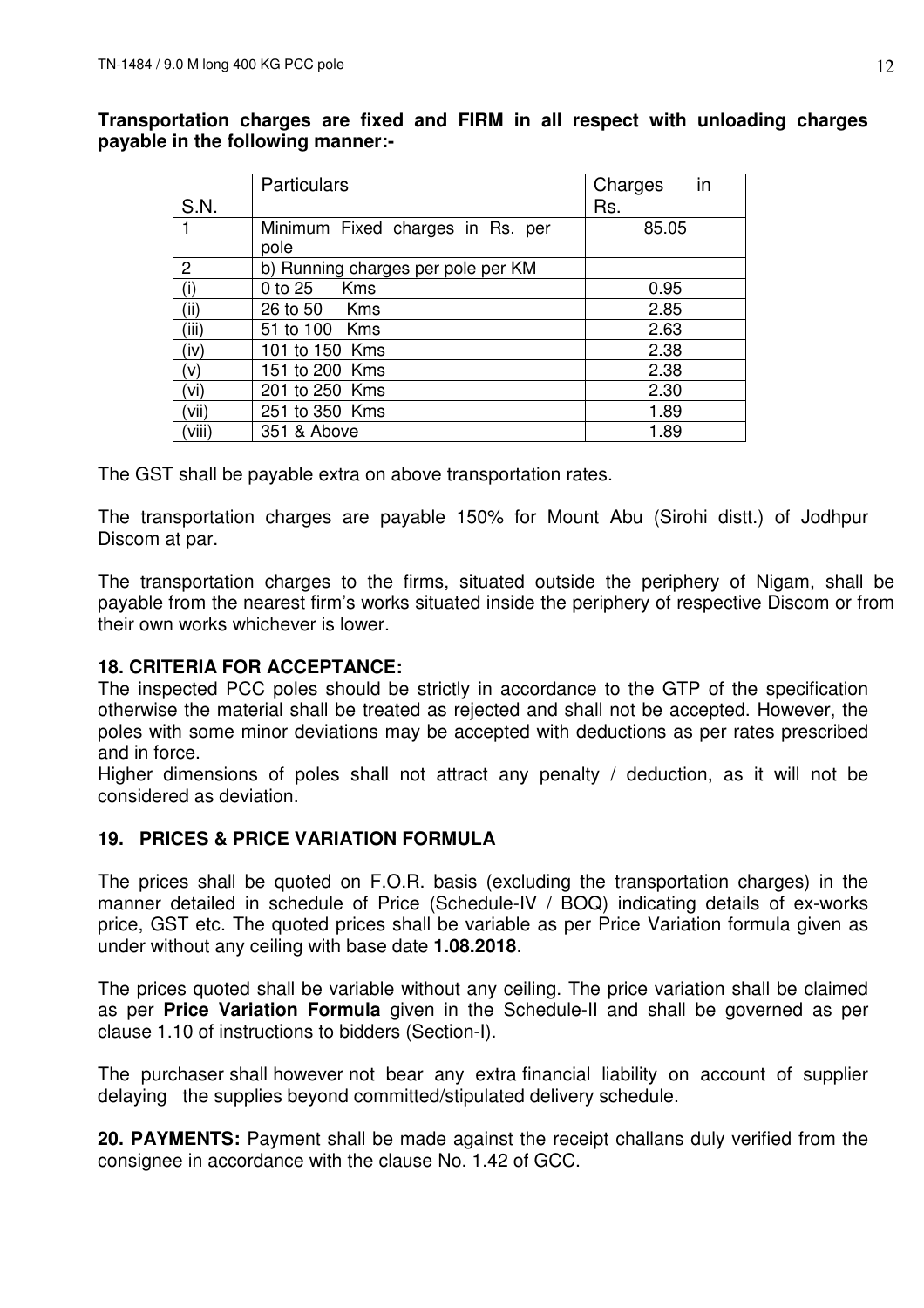## **21. QUANTITY TOLERANCE:**

A quantity tolerance  $\pm$  2%( plus minus two percent) shall be allowed on ordered quantity for completion of supply.

## **22. DELAY IN DELIVERY & DELAY IN DESPATCH:**

The delay in delivery and dispatch shall be governed by the provisions of clause No. 1.24 of the GENERAL CONDITIONS OF CONTRACT (Section-II) "

## **23. PRICE FALL CLAUSE:**

If lower rates are received /finalized in subsequent tender for this item then price fall clause shall be applicable as per clause 1.60 of GCC.

**24.** Further, old tax structure wherever appearing in ITB & GCC may be replaced by GST as per notification wef 1.07.2017.

Further, GST registration number of Jodhpur Discom is 08AAACJ8578R1ZJ.

### **25.0 ADDITIONAL ORDER**

 Repeat order for additional quantities upto 50% of original ordered quantities , may be placed by the nigam on the same rates ,terms and conditions given in the contract.

**26.0** Every Micro, Small & Medium enterprises of Rajasthan shall be required to submit an affidavit in schedule-X, along with duly filled bid document.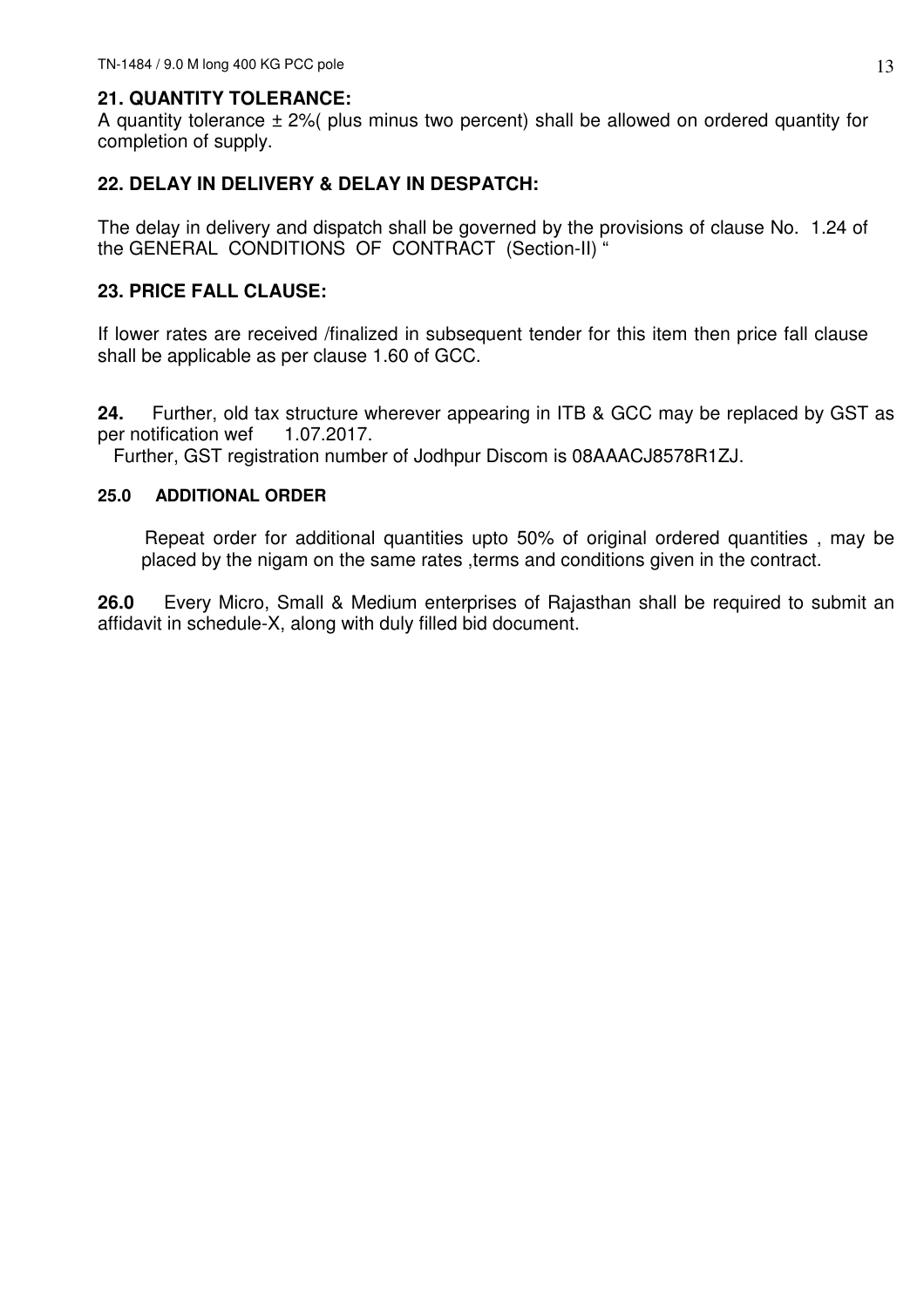## **SCHEDULE-I**

STATEMENT SHOWING THE REQUIREMENT OF 9 metre LONG 400 KG. PCC POLES AGAINST TN-1484

| S.No. | <b>ITEM</b>                                                                                                                                                                                                                                                                                                               | Provisional qty.<br>in Nos. | Remarks |
|-------|---------------------------------------------------------------------------------------------------------------------------------------------------------------------------------------------------------------------------------------------------------------------------------------------------------------------------|-----------------------------|---------|
|       | Rectangular shaped solid<br>PCC Poles conforming to<br>REC spec. No. 24/1983<br>amended up to 1987 &<br>thereafter and ISS<br>2905/1989<br>(latest)<br>amended) & as per<br>requirement of section-III of<br>this spec. in overall length<br>of 9 M. poles having<br>working load of 400 KG.<br>with factor of safety 2.0 | 13006                       |         |
|       | <b>Total</b>                                                                                                                                                                                                                                                                                                              | 13006                       |         |

Note: The quantities as mentioned in the schedule of requirements are tentative and may increase / decrease as per the requirement of the Nigam.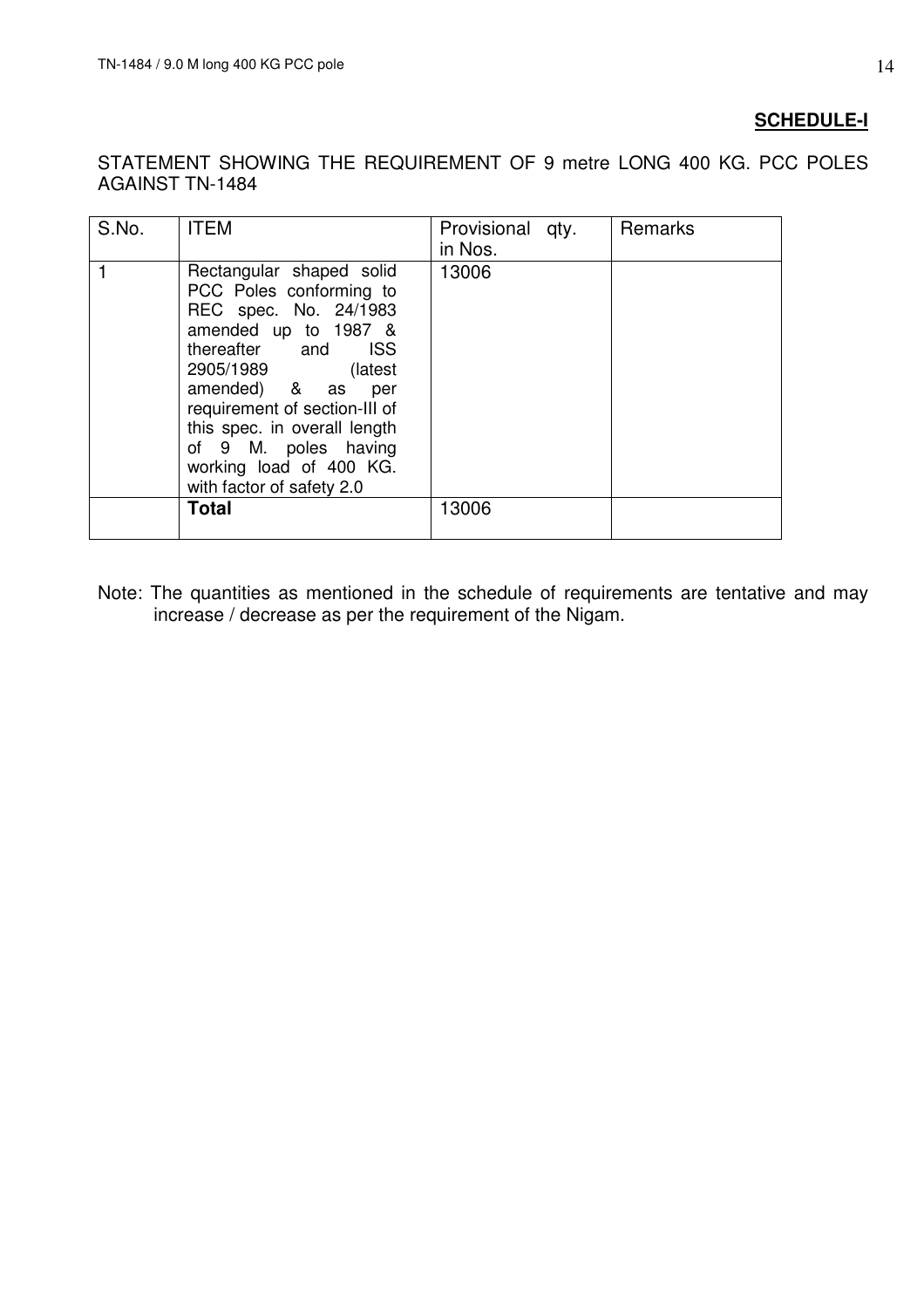## **SCHEDULE-II**

### **PRICE VARIATION FORMULA**

The prices quoted shall be variable without any ceiling. The price variation shall be claimed as per **Price Variation Formula given in the specification** and shall be governed as per clause 1.10 of Instructions to bidders (Section-I).

(a) The prices quoted shall be variable as per price variation formula without any ceiling. The price variation is allowable only for variation in the prices of High Carbon wire rod. The quoted price of poles should be based on the price of 5.5 mm high carbon wire rod having carbon content 0.76 %, as published by M/s Rashtriya Ispat Nigam Ltd (Govt. of India Undertaking) **Jaipur/Ludhiana Ex-stockyard price**. The base date will be **01.08.2018.**

The price variation per pole on account of variation in the prices of High Carbon wire rod is allowable as per following formula.

For every increase/decrease of Rs.50/- per MT in the average price of H/C wire rod the rate shall increase/decrease by Rs.0.89 per pole. This price variation shall be paid extra on account of HC wire rod only. The minimum unit of Rs.50/- per MT for increase/decrease of HC wire Rod shall be taken into account for allowing price variation. There is no ceiling on price variation.

The applicable price for claiming price variation on account of change in the price of HC wire rod shall be the price prevailing on the first day of calendar month, one month prior to the date of delivery of the particular lot.

(b) The date of delivery (i.e. date of readiness of material) and variable price shall be worked out in accordance to clause 1.10 of Instructions to bidders (Section-I).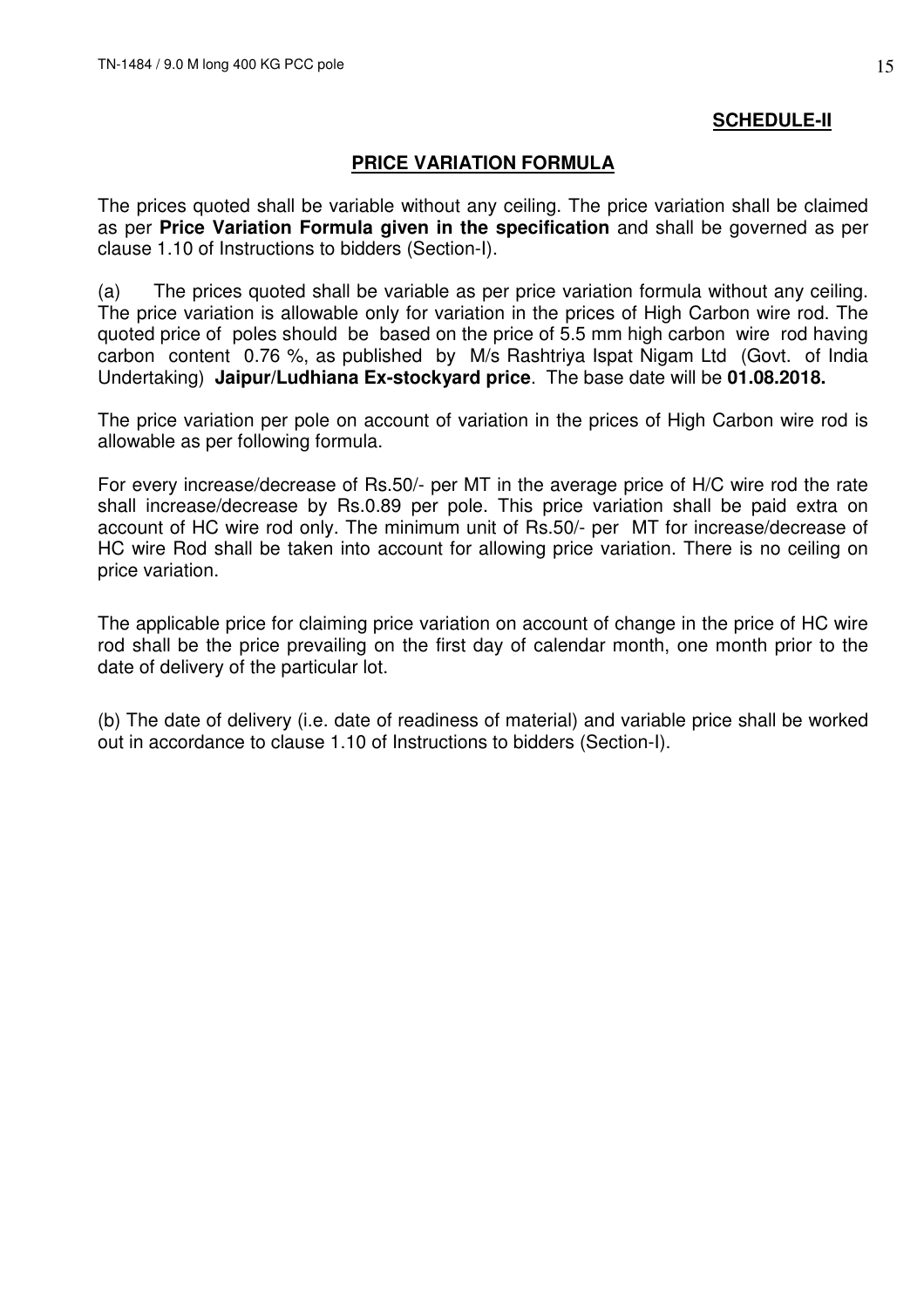**SCHEDULE-III**

## **DETAILS OF APPLICABLE STANDARDS/SPECIFICATION/MANUALS :**

The pole shall comply with the relevant provisions made in the following Indian Standards Specification (now BIS) with latest amendments / REC specifications.

| $\mathbf 1$    | REC manual No.13/1977<br>$(part-I)$                                | Manual on manufacturing of solid poles<br>part-I design aspects.                                                                |
|----------------|--------------------------------------------------------------------|---------------------------------------------------------------------------------------------------------------------------------|
| $\overline{2}$ | REC manual No.13/1977<br>(Part.II)                                 | Manual on manufacturing of solid PCC<br>poles part.II manufacturing aspects.                                                    |
| 3              | REC specification No.15/1979<br>(amended upto 1983 &<br>thereafter | Prestressed cement concrete<br>poles<br>(FOS/2.5) for 11 KV and LT lines.                                                       |
| 4              | IS:1678/1978 (Latest<br>amended)                                   | Specification for PCC poles for overhead<br>power traction & telecommunication<br>lines.                                        |
| 5              | IS:2905/1989 (Latest<br>amended)                                   | Method of test for PCC poles for<br>overhead power and telecommunication<br>lines.                                              |
| 6              | IS:7321/1974 (Latest<br>amended)                                   | Code of practice for selection handling<br>and erection of concrete poles for<br>overhead power and telecommunication<br>lines. |
| $\overline{7}$ | IS:1343/1980(Latest<br>amended)                                    | Code of practice for prestressed concrete                                                                                       |
| 8              | IS: 456/1978 (Latest<br>amended)                                   | Code of practice for plain and reinforced<br>concrete                                                                           |
| 9              | IS: 1785(Latest amended)                                           | For HT steel wires for prestressed<br>concrete                                                                                  |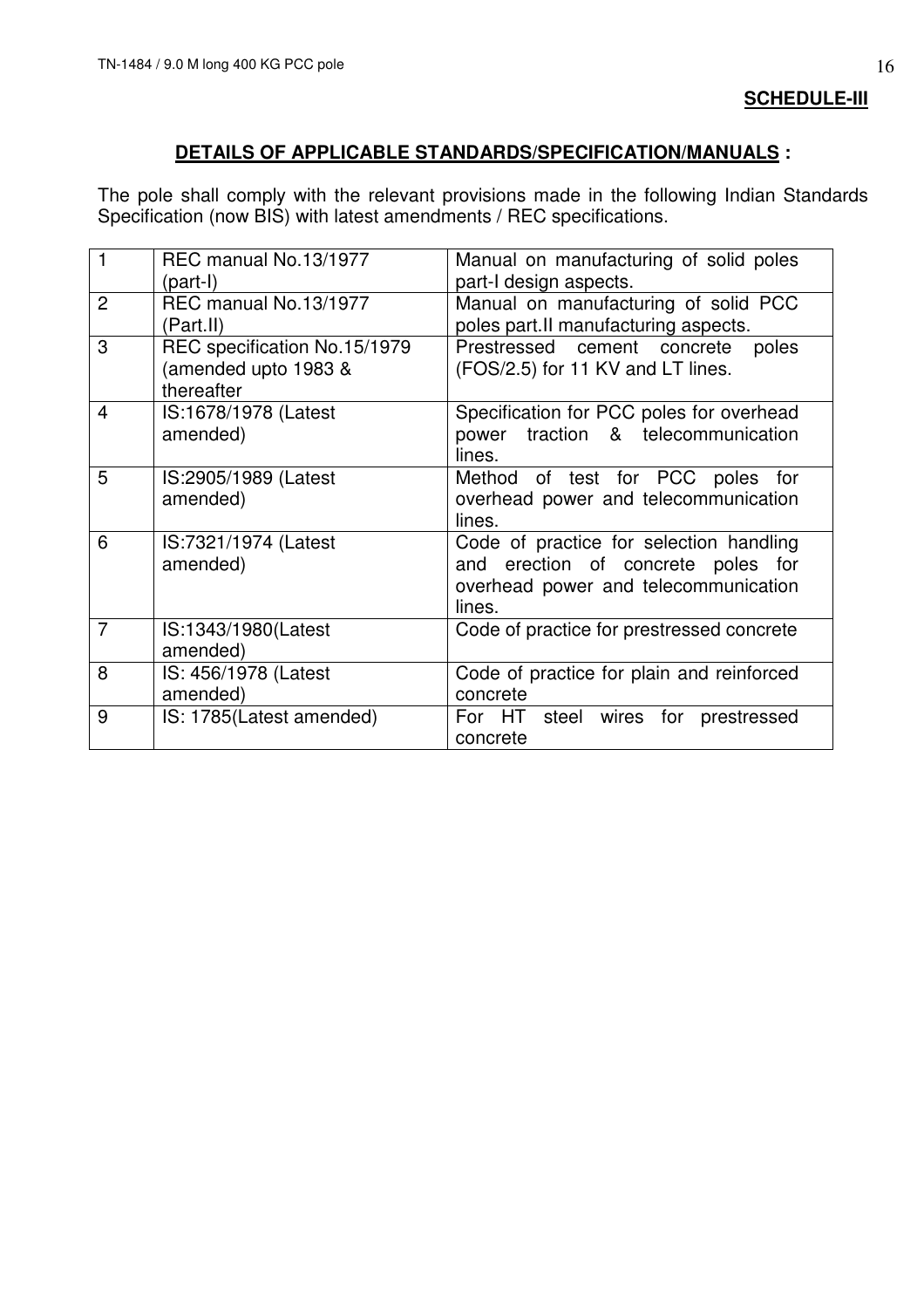## **PRE QUALIFICATION REQUIREMENT (PQR)**

The bidder should fulfill following qualifying requirements for successful participation in the tender along with relevant documentary evidence supporting each qualifying requirement without which the offer shall be considered non-responsive & rejected.

## **1. STATUS OF BIDDER**

I) The bidder should be manufacturer of offered items (PCC poles). The offers from sole selling agent/authorized dealers shall not be entertained.

II) Old/ New suppliers:- Any bidder located within or outside the state of Rajasthan has participated for the first time in a particular Discom & meeting minimum qualification requirement and has supplied the tendered material/or of higher rating in other utility shall be treated as an old supplier. Rajasthan's firms although supplied in past but not meeting minimum quantity supplied criterion including altogether new units which have not supplied any quantity but having adequate & required manufacturing and testing facility and technical know-how of the tendered material shall be considered as new firms and would be eligible for trial order only. In case of supply made to the licensed power utility outside India, the C.A. certificate furnished by firm shall be considered.

## **2. PAST SUPPLY AND PERFORMANCE CRITERIA**

The bidder shall meet both past supply and performance criteria as detailed below for opening of tenders.

## **2.01 PAST SUPPLY**

The bidder is required to quote for minimum 2% of tendered quantity, failing which the offer may be considered non responsive.

I) The bidder should have designed, manufactured/fabricated tested and supplied to utility/ Discoms/ Govt. Departments at least 2xQQ (QQ being the quoted quantity) of similar item / higher rating of tendered material / equipment in last three financial years (for quantity verification C.A. Certificate should be furnished) from the date of opening of technocommercial bid.

**Note:** Requirement of quantity manufactured, minimum quantity to be offered and amount of Bank Guarantee to be furnished in absence of test certificate shall be reduced to 25% for Rajasthan based units.

II) In support of fulfillment of the past supply criteria, the bidder shall furnish documentary evidence in the form of certificate from **C.A. in the prescribed performa only. This prescribed proforma should be either in** original or copy duly attested by the Notary. The bidder shall also sign and affix seal on the prescribed format C.A. Certificate. The certificate should have membership number with the name and address of the chartered accountant. Certificate should clearly indicate the quantity supplied, period of supply in the format prescribed. Any deviation to format or information diverted format will not be considered and rejected.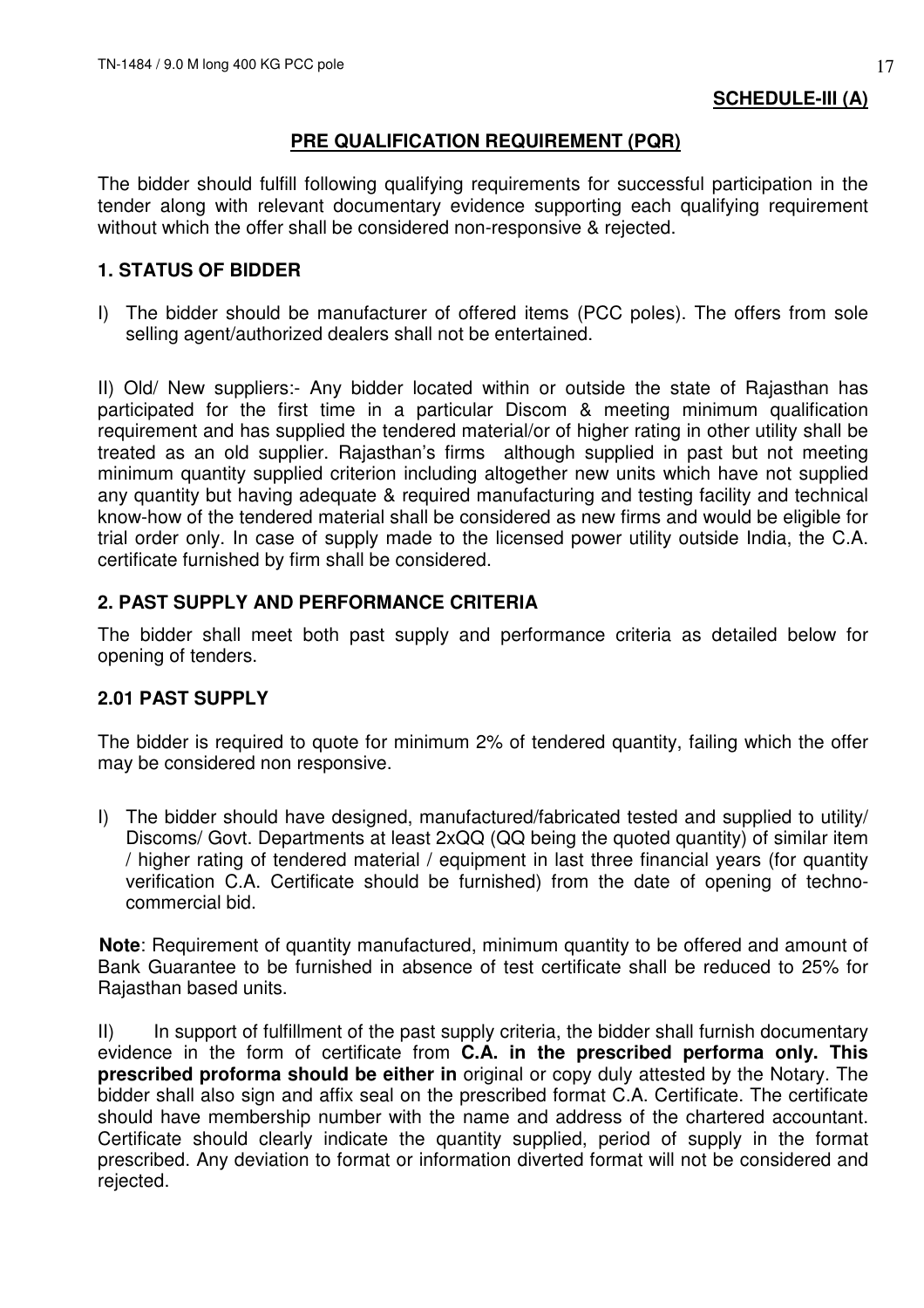Note:-The material supplied and accepted for same/higher rating for Turnkey projects to a licensed power utility/Govt. shall be considered for the purpose of evaluating criteria. The certificate given by C.A. shall indicate above quantity separately.

## **2.02. PERFORMANCE CRITERIA**

(i) If a bidder could supply up to 50% of ordered quantity in previous tender up to date of opening of subsequent tender and scheduled delivery period expired, the bid of such bidder will not be opened in the Discom for that item.

(ii) However, if the supplies have been completed for a quantity more than 50% but not completed up to date of opening of subsequent tender and scheduled delivery period expired, then quantity equal to the quantity pending in previous tender for that item shall be reduced from the subsequent tender quantity to be allocated to the bidder.

## **3. POOR RECORD OF PERFORMANCE AND DELIVERY**

The bidders who have been black listed in any of the state Discom or with whom business relations have been severed in Jodhpur Discom shall not be considered. Severment of business relations will be done in case of following circumstances for the period and with the recovery mentioned against each:

| i) When vendor does not<br>accept order awarded on its<br>accepted price and terms<br>and conditions or does not<br>comply with contractual<br>formalities. | Forfeiture of EMD/cancellation of vendor<br>registration to recover amount of EMD along with<br>severment of business relations for three years<br>from the date of issue of order.                                                                                          |
|-------------------------------------------------------------------------------------------------------------------------------------------------------------|------------------------------------------------------------------------------------------------------------------------------------------------------------------------------------------------------------------------------------------------------------------------------|
| ii) When vendor complies<br>with contractual formalities<br>but does not commence<br>supplies.                                                              | Levy of maximum recovery on account of delay in<br>delivery along with severment of relations for a<br>period of 2 years from the date of issue of order or<br>in next two bids whichever is later along with<br>forfeiture of EMD / cancellation of vendor<br>registration. |

## **4.0 (A) BLACK LISTING OF A FIRM:**

After having given Show Cause Notice of 30 days, and having established & cogent reasons for blacklisting of the firm as given below, the firm should immediately be blacklisted for a period of 5 years indicating reasons of doing so, in the letter itself, and a copy of such blacklisting should be given to the firm, with the approval of CLPC:-

(i) There are sufficient and strong reasons to believe that the supplier or his employee has been guilty of malpractices such as manhandling/misbehavior with Government official by supplier or his partner/employee, bribery, corruption or abatement of such a offence in a position where he could corrupt Nigam's official, fraud, vitiating fair tender process including substitution of or interpolation in tender, misrepresentation, pilfer-aging or unauthorized use or disposal of Nigam's material issued for specific work etc.

(ii) Where a supplier or his partner or his representative has been convicted by a court of Law for offences involving moral turpitude in relation to the business dealing or where security considerations including suspected disloyalty to the Nigam/state so warrant the blacklisting.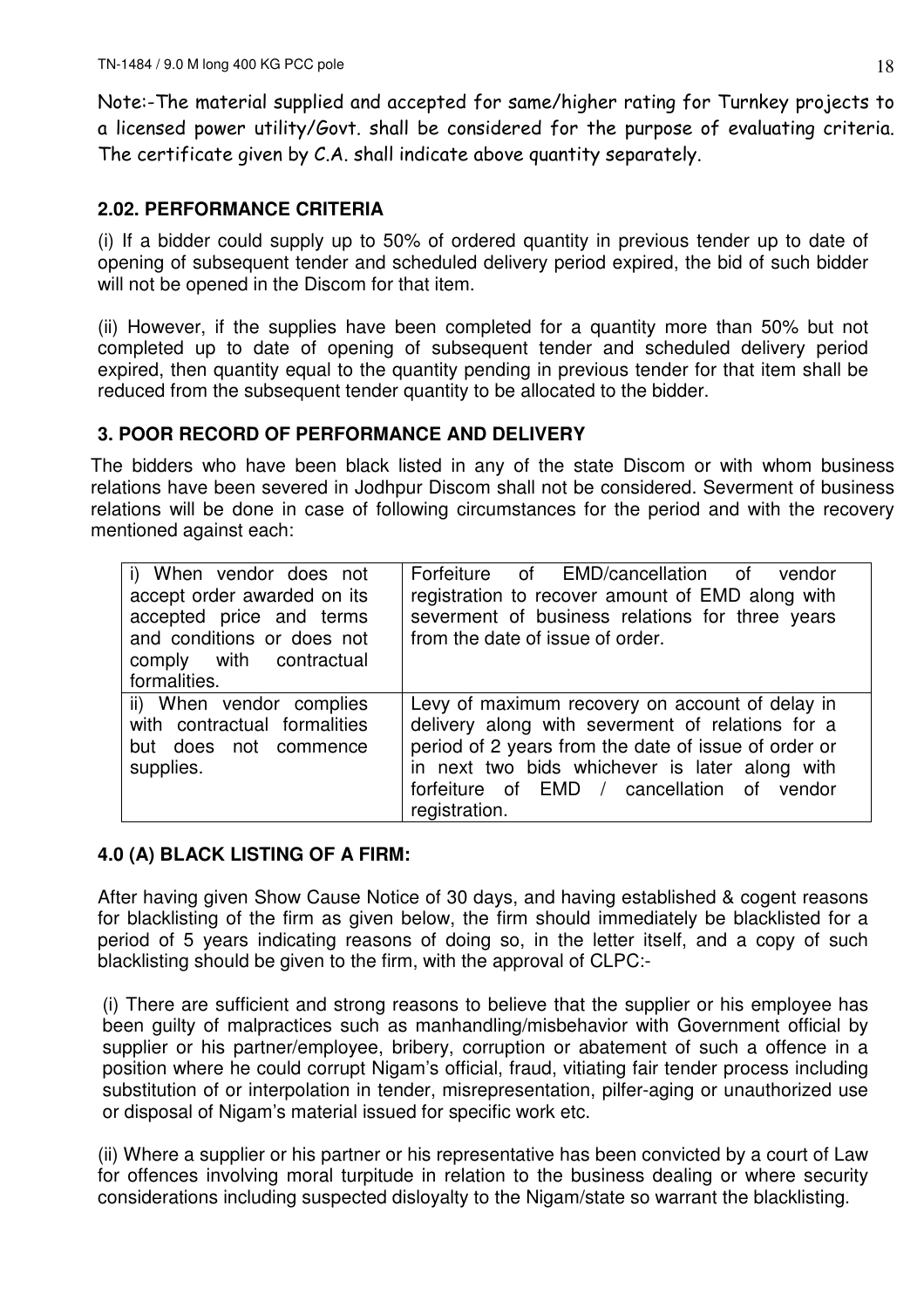(iii) If the State Bureau of Investigation or any other authorized investigating agency recommends for blacklisting after completing the investigation.

Note: - 1 If a supplier after having tendered for a supply or after negotiations gives application voluntarily vitiating the fair tendering process; it shall also tantamount to malpractice.

Note:-2 A register containing the reasons for blacklisting the supplier as also the names of all the partner of the suppliers and the allied concerns coming within the effective influence of the blacklisted supplier will be maintained.

Note: - 3 A register of black listed supplier will be maintained which will not only include suppliers enlisted with the Enlisting Authority but also black listed suppliers in Nigam.

Note :-4 A Black listed supplier (i) shall not be entitled for registration in any of the Discom (ii) shall not be awarded any supply order in future in any Discom during the notified period.(iii) his registration if any shall stand cancelled immediately and his registration security /EMD/S.D. shall stand forfeited. (iv) In case of blacklisting of the firm by any one of Discom for the cogent prescribed reason(s) as stipulated above, the same shall be applicable to all the three Discoms and as a consequence of blacklisting, all the pending orders to that firm, will be cancelled in all three (3) Discoms with immediate effect. However in respect of completed/executed contract G.P. obligations as well as other liabilities shall be fulfilled by the supplier.

## **(B) SEVERMENT OF BUSINESS RELATION:**

(a) After having given Show Cause Notice of 30 days, and having established & cogent reasons for Severment of business relation as given below, the firm should immediately be severed the business relations for a period of 2 to 3 years indicating reasons of doing so, in the letter itself, and a copy of such severment should be given to the firm, with the approval of  $CI$  PC:-

(i) The supplier continuously refuses to pay Nigam dues without showing adequate reasons and where the purchasing authority is satisfied that no reasonable dispute attracting reference to Settlement Committee or Court of Law exists for the supplier's action of nonsupply.

(ii) When vendor does not accept LOA/detailed purchase order awarded on its accepted prices and terms & conditions or does not comply with the contractual formalities.

(iii) When vendor/supplier who otherwise completed contractual formalities but does not commence supplies on the date of opening of technical bid of the fresh tender/completion of schedule delivery period whichever is later.

**Note-1**-In case supplier does not deposit outstanding dues towards Nigam, even after completion of severment period, the period of severment will continue.

**2.** Severment done purely/ mainly on account of non-deposition of dues against the supplier/vendor/contractor could be lifted by CLPC, if the dues are deposited prior to the expiry of such severment period.

3. Severment done by one Discom for non-supply of material and /or corresponding nonrecovery of dues will not be effective in other Discoms except in respect of common purchase cases of three Discom.

4. On severment of business, the EMD/SD/vendor registration security will be forfeited.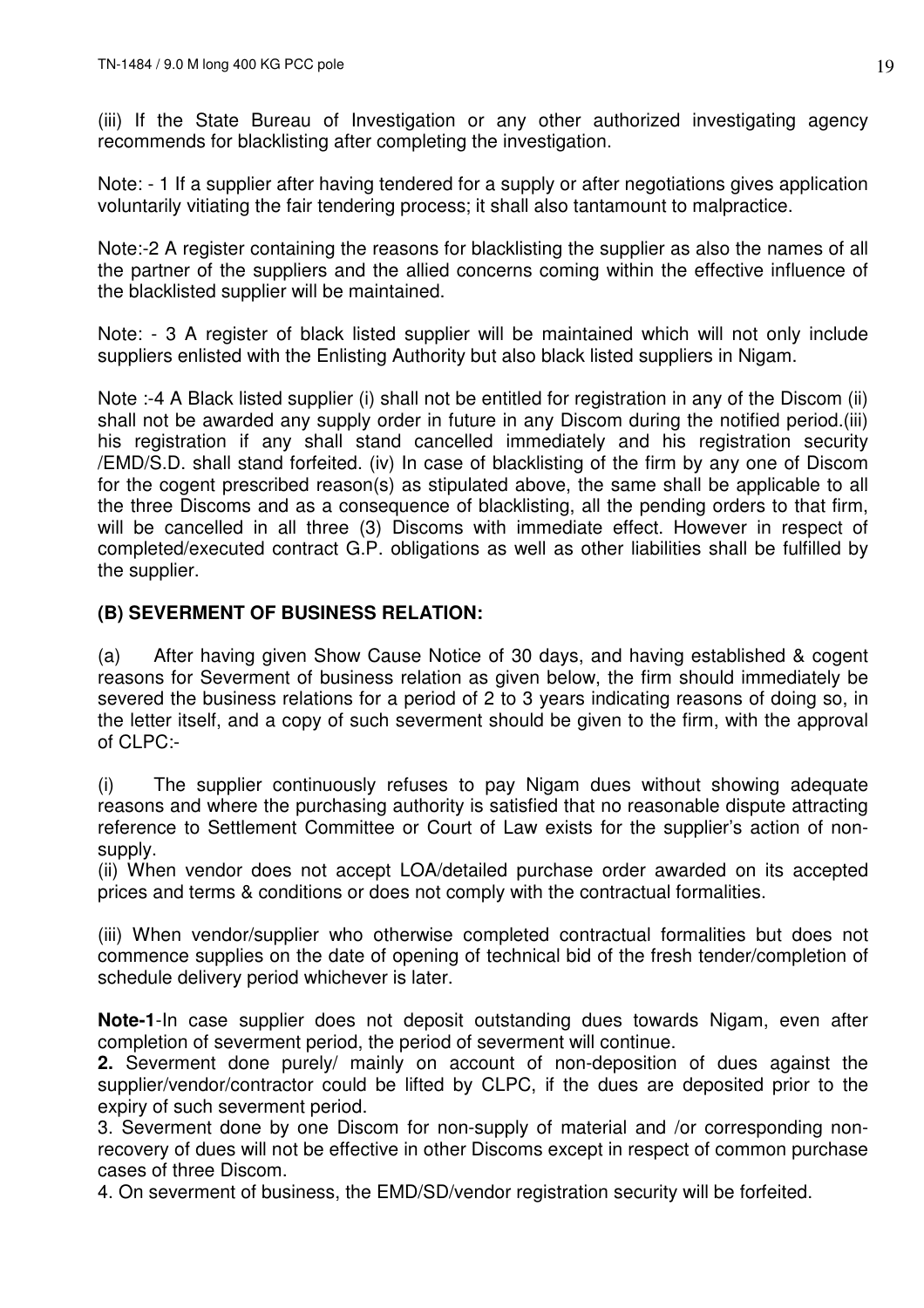5. The orders in execution satisfactorily will not be cancelled other than the order on which severment have been done.

## **(C) DEBARMENT**

Reasons on which Debarment can be made:-

(i)The competent authority may debar the supplier on account of his performance or other disabilities, if it is no longer considered fit to remain under vendor registration as per his obligation under vendor registration.

(ii) If at any subsequent stage of inspection of firms after award of contract, it is found that firm does not have sufficient tech. staff or required/necessary technical equipments, the purchasing authority can debar the firm for one year or next tenders whichever is later. The debarment will be lifted only on re-inspection of firm's works; the defects noticed earlier are fully rectified to the satisfaction of Nigam**.** 

(iii) When contract agreement executed and supplies commenced but could supply only up to 50% of ordered quantity and scheduled delivery period expired, then the firm can be debarred for one year or next tender whichever is later in that Discom only for that particular item/rating/ capacity/size etc.

(iv) The suppliers who have been awarded contract for supply of material is not adhering to the periodic delivery schedule, the contract awarding authority reserve the right to terminate the contract and may debar the firm in participating in tender for a period of 2 to 3 years.

Note:-1. On debarment, the EMD/ SD/Vendor Registration security shall be forfeited.

Note:-. 2. If the firm is debarred in one Discom for any reasons then the same should not be applicable in other Discom subject to exception that in case of common Discoms purchases such debarment of a firm would be applicable to all three Discoms for that particular item and rating/capacity/size etc.

## **5.0 APPEALS AND APPLICATIONS:-**

Appeal against the order of blacklisting, severment and debarment can be filed before BOD within a period of 3 months from the date of intimation. The letter of appeal will be addressed to the order placing authority. Who will process the case for placing the matter in B.O.D. with in a period 60 days. The BOD may reduce or waive the penalty, if sufficient reasons/supporting documents are furnished by the supplier.

## **GENERAL CONDITIONS : - (ALL CONDITIONS BE DULY SIGNED & SEALED)**

(I)The bidder shall clearly indicate the deviations such as `Technical Deviation &Commercial Deviations' in the prescribed Performa only. The deviations indicated elsewhere in the bid shall not be accepted.

(II)The bidder must clearly fill up each and every particular of guaranteed technical particulars annexed with Technical Specifications otherwise he will be responsible for Technical Nonresponsiveness.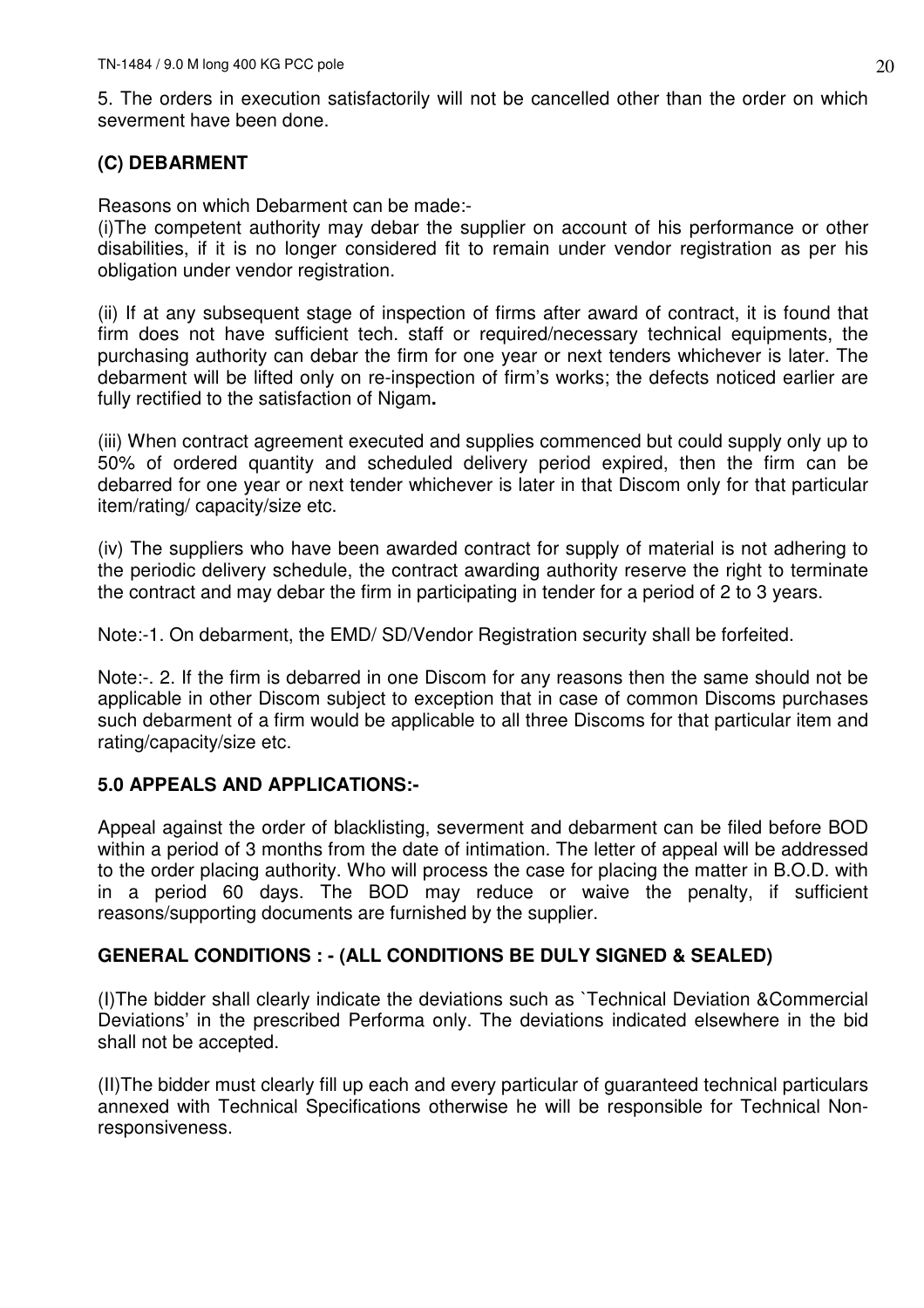III) All documents required in the prescribed format are to be furnished along with the bid itself only except an attested copy of BIS license (wherever it is required), failing which the bid will be summarily rejected.

IV) However, a copy of BIS License may be submitted by the bidder up to the official working hours of one working day prior to the schedule / notified date of opening of price bid.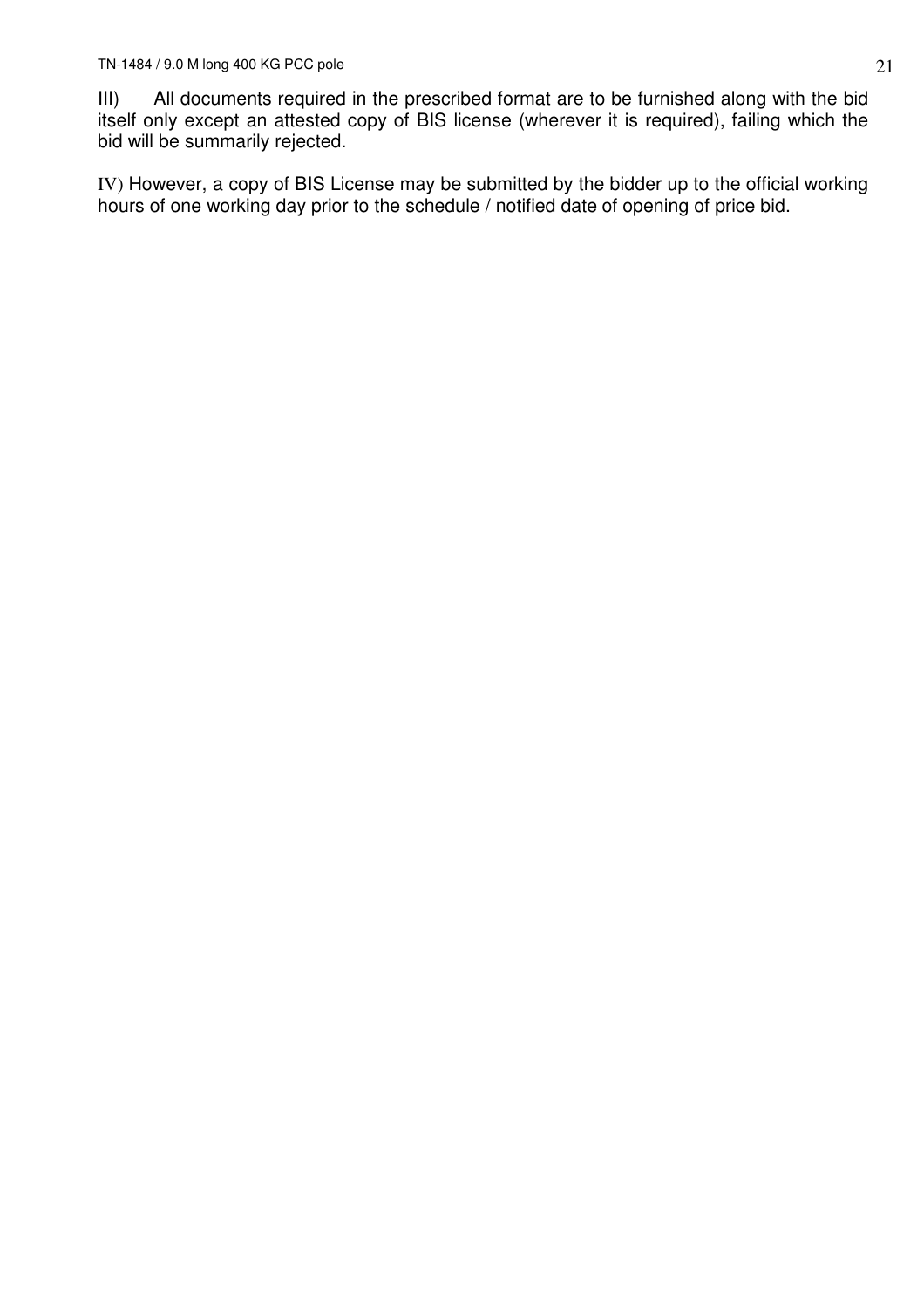## **Must be filled in by the tenderer and attach with technical bid (Part-I)**

To,

The Superintending Engineer (MM & C) Jodhpur Vidyut Vitran Nigam Limited, **Jodhpur** 

Dear Sir,

With reference to your invitation to tender against specification No. JUD/SE/XEN-III/MM & C/ TN-1484,we agree to supply the following quantity.

| S.No | Particulars of item                                                                                                                                                                                                                                                                                                      | Tendered<br>quantity | Qty.<br>offered | Justification<br>of quantity<br>offered<br>as<br>per<br>qualifying<br>requirement. | Remarks |
|------|--------------------------------------------------------------------------------------------------------------------------------------------------------------------------------------------------------------------------------------------------------------------------------------------------------------------------|----------------------|-----------------|------------------------------------------------------------------------------------|---------|
|      | 2                                                                                                                                                                                                                                                                                                                        | 3                    | 4               | 5                                                                                  | 6       |
|      | Rectangular shaped solid<br>PCC Poles conforming to<br>REC spec. No. 24/1983<br>amended upto 1987 &<br>there-after and ISS<br>2905/1989 (latest<br>amended) & as per<br>requirement of section-III<br>of this spec. in overall<br>length of 9 M. poles<br>having working load of<br>400 KG. with factor of<br>safety 2.0 | 13006<br>Nos.        |                 |                                                                                    |         |

- 1. The offer is valid for a period of 120 days from the next date of opening of Techno Commercial Bid of the tender.
- 2. The prices are variable with the base date **01.08.2018** as per price variation formula given at schedule –II
- 3. It is noted that the quantities as mentioned in the specification are approximate and we agree to supply any quantity as per your order.
- 4. The delivery shall strictly be in accordance with delivery clause. In case we fail to deliver the material, we are liable to pay recovery for delay in delivery as per clause No. 1.24 of this Section-II of this specification. The material shall conform to your specification No. JUD/SE/XEN-III/MM&C/TN-1484 and as per relevant ISS in all respect.
- 5. We confirm that we agree to all the terms and conditions as well as the technical stipulations of your specification No. JUD/SE/XEN-III/MM&C/TN-1484 and there are no deviations other than as specified in the Schedule-VI (A&B).

Yours faithfully,

Signature of tenderer With stamp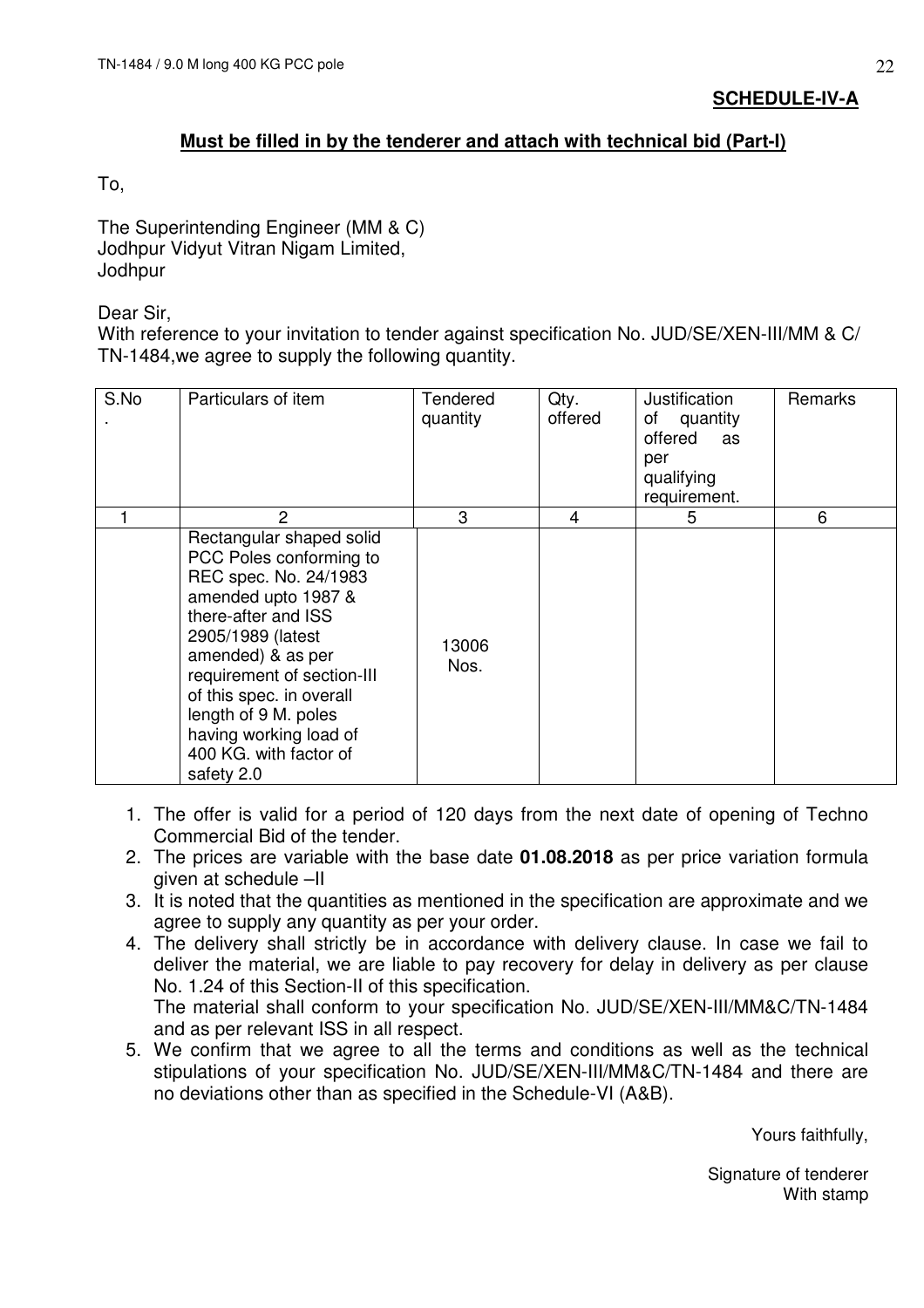#### **SCHEDULE-V**

### **GUARANTEED TECHNICAL AND OTHER PARTICULARS OF 9 METRE PCC POLES HAVING WORKING LOAD 400 KG. WITH FACTOR OF SAFETY 2.0 UNDER TN-1484.**

| S.No.            | <b>Particulars</b>                                      | Requirement as per GTP                                 |
|------------------|---------------------------------------------------------|--------------------------------------------------------|
| $\mathbf{1}$     | MANUFACTURER'S NAME                                     |                                                        |
| $\overline{2}$   | <b>OFFICE</b>                                           |                                                        |
|                  | <b>ADDRESS</b>                                          |                                                        |
| 3                | PLACE WHERE THE MATERIAL                                |                                                        |
|                  | SHALL BE OFFERED FOR                                    |                                                        |
|                  | <b>INSPECTION</b>                                       |                                                        |
| 4                | GST No.                                                 |                                                        |
| 5                | <b>STANDARDS TO WHICH THE</b><br>MATERIAL SHALL CONFORM | As per specification                                   |
| 6                | <b>OVER ALL LENGTH</b>                                  | 9.0 metre                                              |
| $\overline{7}$   | PLANTING DEPTH                                          | 1.5 metre                                              |
| 8                | TOP DIMENSIONS IN MM                                    | 225x100 mm                                             |
| $\boldsymbol{9}$ | BOTTOM DIMENSIONS IN MM                                 | 395x100 mm                                             |
| 10               | <b>APPROXIMATE WEIGHT</b>                               |                                                        |
| 11               | <b>WORKING LOAD</b>                                     | 675 Kg.<br>400 Kg.                                     |
| 12               | FACTOR OF SAFETY (F.O.S.)                               | 2.0                                                    |
| 13               | NO. & DIA OF HT WIRE                                    | 20 (4 mm dia)                                          |
|                  | (TENSIONED)                                             |                                                        |
| 14               | <b>CONFIGURATION OF HT WIRE</b>                         | As per approved drawing                                |
| 15               |                                                         | Continuous length of 4 mm dia G.I. wire                |
|                  | POSITION OF EARTH WIRE                                  | with a projection of 100 mm at 250 mm                  |
|                  | <b>LENGTH AND SIZE OF WIRE</b>                          | from top and 150 mm from below                         |
|                  |                                                         | ground level.                                          |
| 16               |                                                         | 2 Nos.of Eye hook of 12 mm dia M.S.                    |
|                  | DIMENSIONS AND POSITION OF                              | round having internal dia of 40 mm at                  |
|                  | <b>EYE HOOKS</b>                                        | 2.25 metre from top and 1.8 metre from                 |
|                  |                                                         | bottom                                                 |
| 17               |                                                         | 8 Nos. of rings of 4 mm dia HT wires on                |
|                  | REINFORCEMENT (SIZE AND NO.                             | top and 8 Nos. of rings on bottom (both                |
|                  | OF RINGS)                                               | ends) with minimum inter spacing of 20                 |
|                  |                                                         | mm.                                                    |
| 18               | <b>CONCRETE COVER</b>                                   | 20 mm                                                  |
| 19               | <b>MARKING ON THE POLES</b>                             | Marking should be<br>engraved<br>on<br>transverse face |
| 20               |                                                         | A strip of 30-40 mm shall be painted on                |
|                  | <b>RED STRIP</b>                                        | one side of the pole at a planting depth               |
|                  |                                                         | (1.5 Metre from bottom) with oil paint of              |
|                  |                                                         | red colour.                                            |
| 21               |                                                         | 2 holes of 18 mm dia at 60 mm and                      |
|                  | <b>HOLES POSITION</b>                                   | 160 mm from top on longitudinal face of                |
|                  |                                                         | the pole (broad face).                                 |
| 22               | CONCRETE QUANTITY PER POLE                              | 0.279 M <sup>3</sup>                                   |
| 23               | <b>CONCRETE GRADE</b>                                   | $M-42$                                                 |

Note:- Max. tension in wire should not exceed 80% of its ultimate tensile strength.

Signature of the Bidder Name\_\_\_\_\_\_\_\_\_\_\_\_\_\_

Designation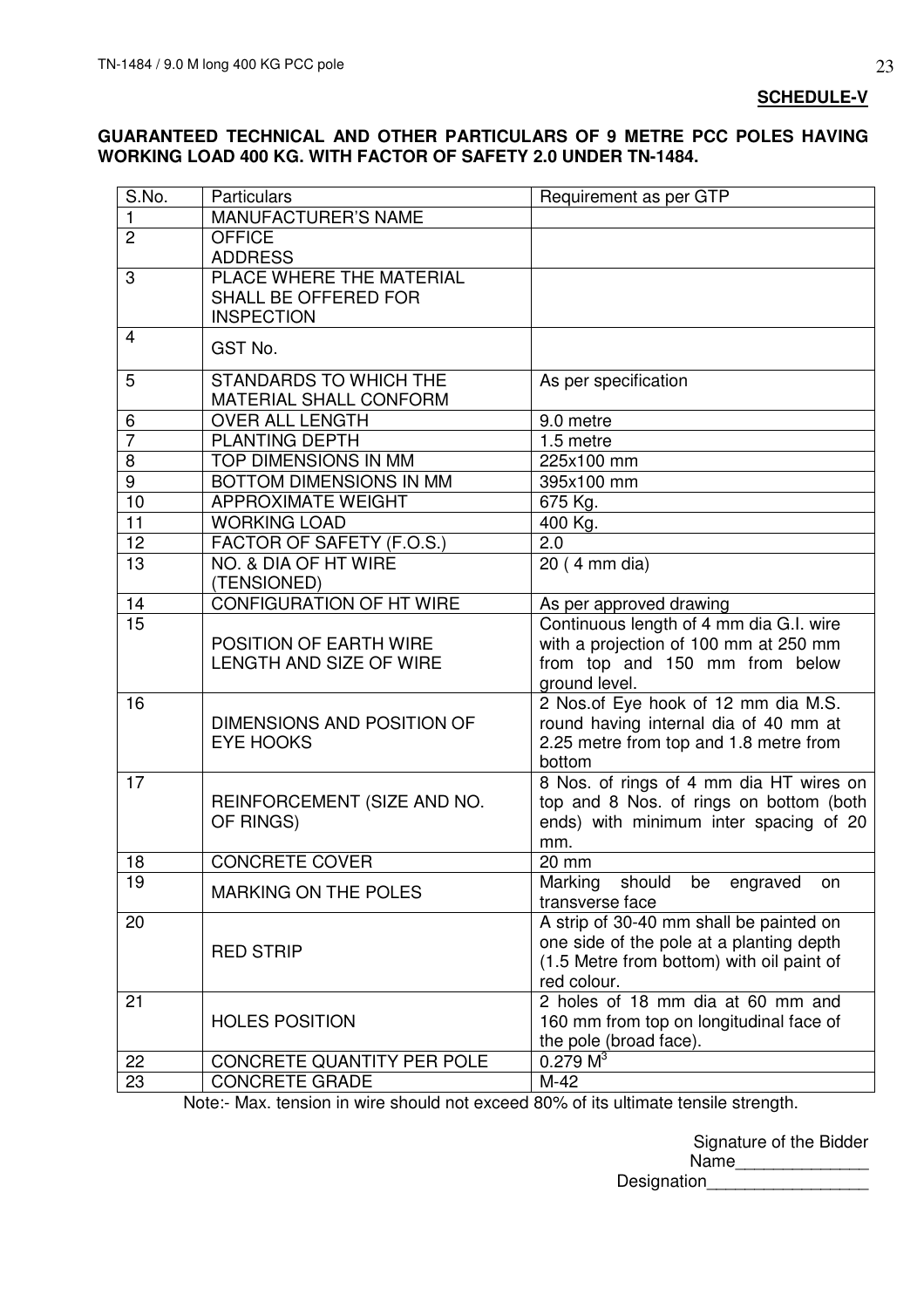Common authorized seal of bidder

## **Schedule – VI (A)**

## **JODHPUR VIDYUT VITRAN NIGAM LIMITED**

## **A Govt. of Rajasthan Undertaking DEPARTURE/DEVIATION FROM TECHNICAL SPECIFICATION**

 The bidder shall state under this schedule the departure from the Purchaser's specification in respect of technical is as under:-

S.No. Main Deviations from Technical Specification.

Certified that we agree to all the technical specification of the NIT except for the deviation to the extent indicated above.

> **(Signature)**  Name & Designation with seal of the bidder.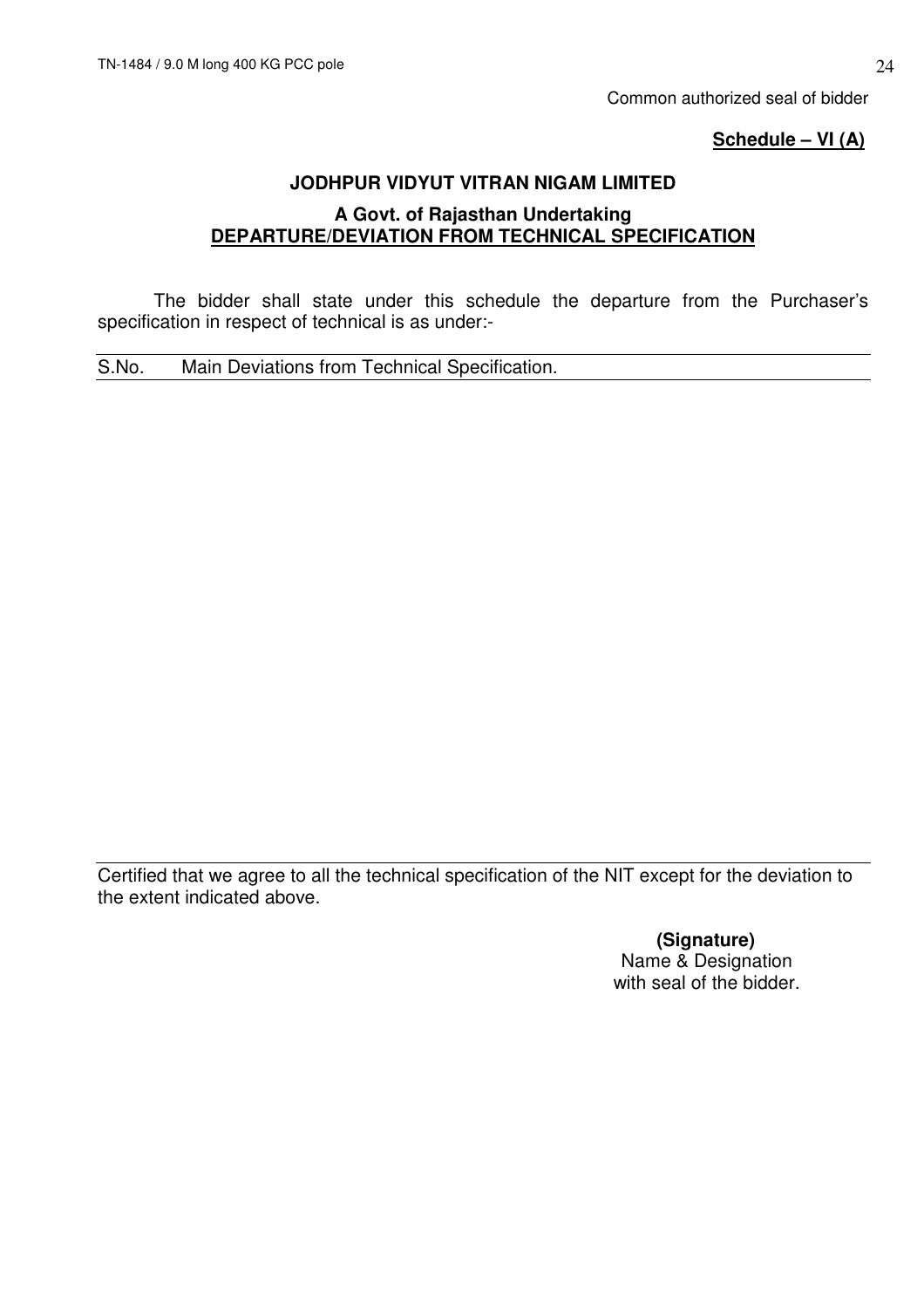**Schedule – VI (B)**

## **JODHPUR VIDYUT VITRAN NIGAM LIMITED**

## **A Govt. of Rajasthan Undertaking DEPARTURE FROM COMMERCIAL TERMS & CONDITIONS OF THE SPECIFICATION**

 The bidder shall state under this schedule the departure from the Purchaser's specification in respect of Commercial terms & conditions:-

S.No. Main Deviations from Specification.

Certified that we agree to all the commercial terms & conditions as laid down in General Conditions of Contract to the specification except for the deviation to the extent indicated above.

> **(Signature)**  Name & Designation with seal of the bidder.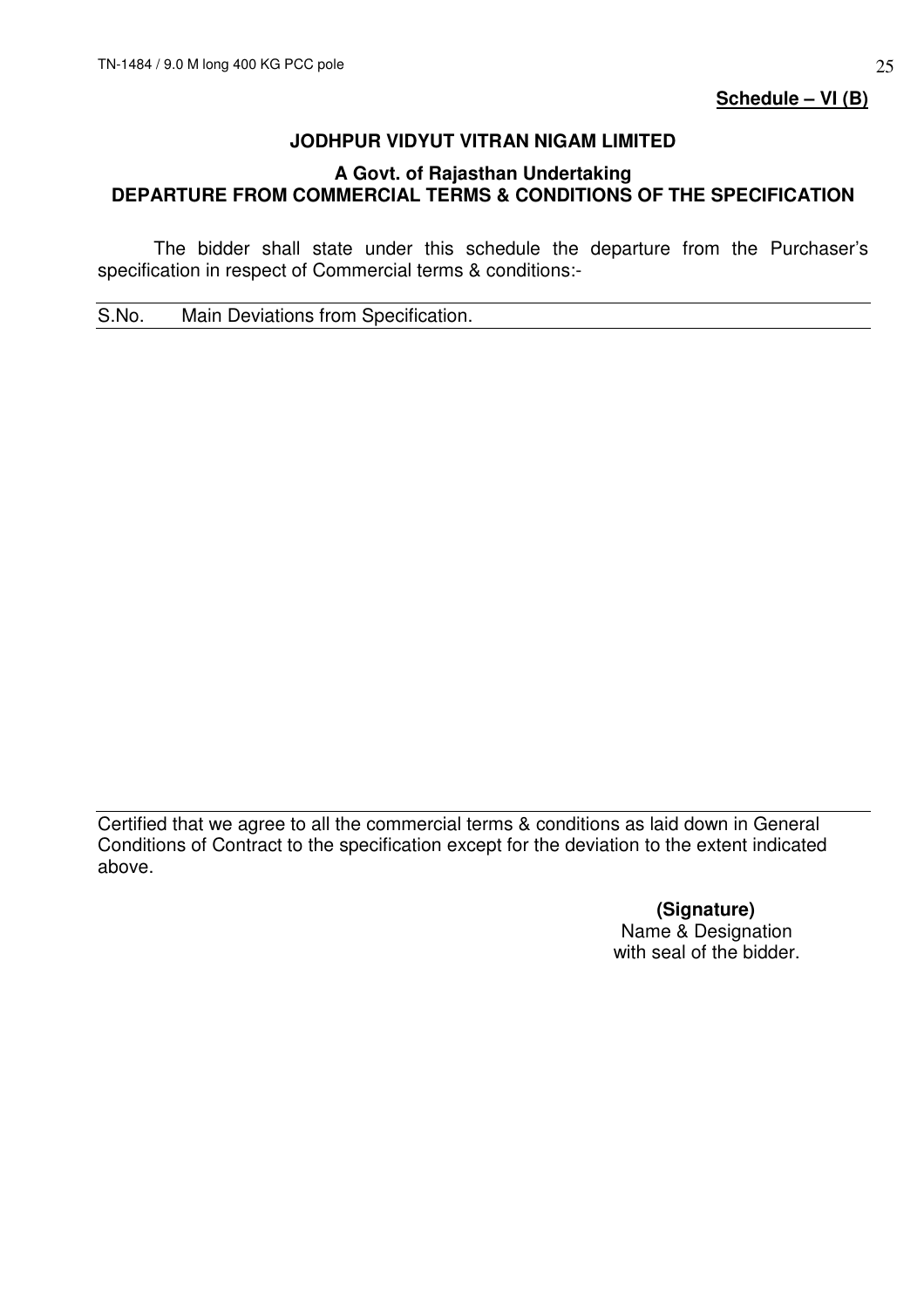### **JODHPUR VIDYUT VITRAN NIGAM LIMITED**

## **A Govt. of Rajasthan Undertaking LIST OF PAST SUPPLIES**

The bidder shall state under this schedule whether material and equipments, similar to those offered in the tender have been previously supplied by him. A list shall be given of such orders executed by him together with information regarding the names of purchasing organizations, quantities supplied and when the supplies were effected. This list should be in form given below:-

| S.No. Detailed particulars Qty in |        | Order No. Name & details           | Date of |
|-----------------------------------|--------|------------------------------------|---------|
| of items supplied Nos.            | & Date | of purchasing authority Completion |         |
|                                   |        |                                    |         |

| If executed partially<br>to be mentioned<br>(Qty. in Nos.) | whether still<br>to be executed | <b>Delivery</b><br>stipulated in<br>order | <b>Remarks</b> |  |
|------------------------------------------------------------|---------------------------------|-------------------------------------------|----------------|--|
|                                                            |                                 |                                           | 10             |  |

**Note:** Separate schedules are to be furnished by the bidder for past supply to the JdVVNL, Jodhpur, other State Electricity Boards and other Departments /Organisations.

> **(Signature)**  Name & Designation with seal of the bidder.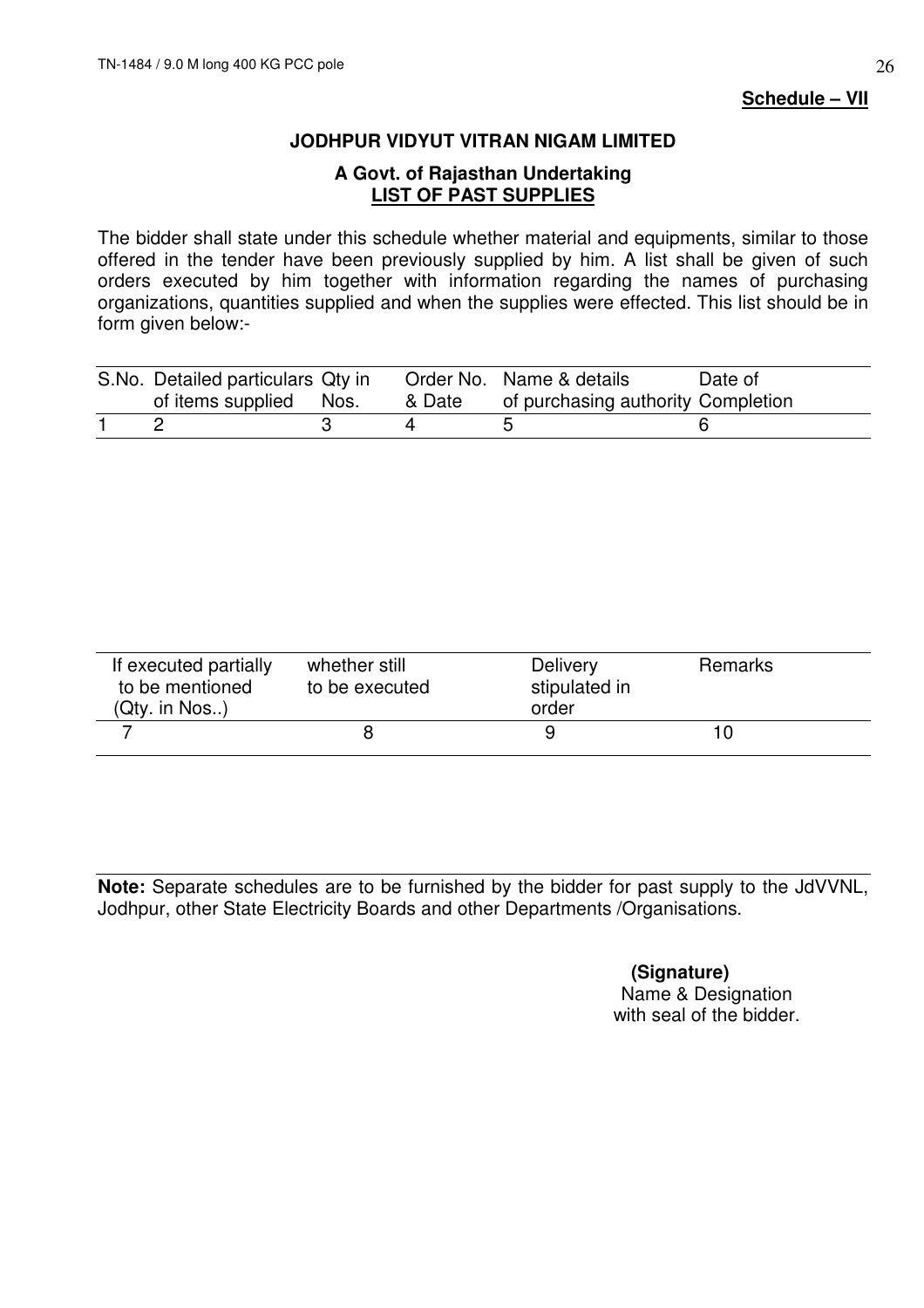**Schedule-VII-A**

### **JODHPUR VIDYUT VITRAN NIGAM LIMITED**

## **A Govt. of Rajasthan Undertaking**

### **TO WHOMSOEVER IT MAY CONCERN**

This is to certify that M/s and the set of the set of the set of the set of the set of the set of the set of the set of the set of the set of the set of the set of the set of the set of the set of the set of the set of the manufactured/ fabricated ,tested and supplied similar item/higher rating of tendered material /equipments in last three financial years from the date of opening of Techno-Commercial bid to the Utilities/ Discoms/ Government Department, as detailed out below:-

| S.<br>No.      | Financial<br>in<br>year<br>which<br>material<br>supplied | Particulars<br>of<br>items<br>supplied | Name<br>and<br>particulars<br>of<br>purchasing authority | Order<br>&<br>No.<br>date | Unit | Quantity<br>ordered | Value<br>in Rs. | Actual<br>quantity<br>supplied<br>against the<br>order | Value | Remarks |
|----------------|----------------------------------------------------------|----------------------------------------|----------------------------------------------------------|---------------------------|------|---------------------|-----------------|--------------------------------------------------------|-------|---------|
|                | $\overline{2}$                                           | 3                                      | 4                                                        | 5                         | 6    | 7                   | 8               | 9                                                      | 10    | 11      |
| $\mathbf{1}$   | 2015-16                                                  |                                        |                                                          |                           |      |                     |                 |                                                        |       |         |
| $\overline{2}$ | 2016-17                                                  |                                        |                                                          |                           |      |                     |                 |                                                        |       |         |
| 3              | 2017-18                                                  |                                        |                                                          |                           |      |                     |                 |                                                        |       |         |
|                |                                                          |                                        |                                                          |                           |      |                     |                 |                                                        |       |         |

The above particulars are true and correct based on explanations, records and books of accounts produced before us. Further the above certificate issued on the request of the Company.

**Signature** 

Signature of

Name & designation C.A. of firm<br>
With seal of the Bidder With seal & Me

With seal & Membership No

**Note: Th e C.A. Certificate must be signed by the bidder and C.A. firm. The details i.e. address of C.A. & membership no. shall clearly be mentioned on CA certificate. In case C.A. certificate is not signed by bidder / furnished without membership no. & address of C.A. then same may not considered for which responsibility rests with the bidder.**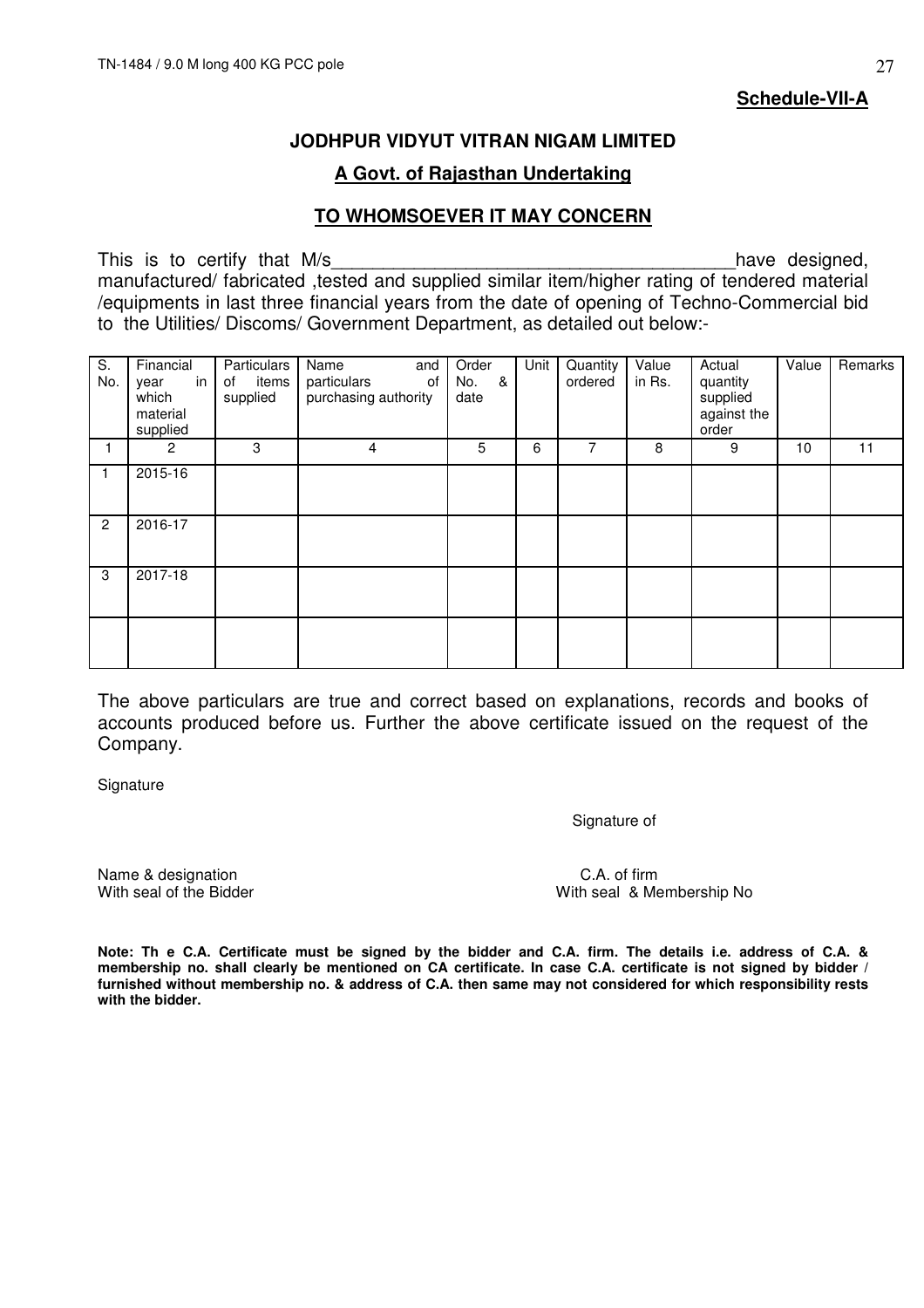## **SCHEDULE-VIII**

## **JODHPUR VIDYUT VITRAN NIGAM LIMITED DELIVERY SCHEDULE**

## **PART-A**

The delivery schedule of the material by the Purchaser is as mentioned hereunder:-

| S.<br><b>No</b> | <b>Particular of material</b>                                                                                                                                                                                                                                                                               | Delivery                                                                                                                                                                                                          |
|-----------------|-------------------------------------------------------------------------------------------------------------------------------------------------------------------------------------------------------------------------------------------------------------------------------------------------------------|-------------------------------------------------------------------------------------------------------------------------------------------------------------------------------------------------------------------|
|                 | Rectangular shaped solid PCC<br>Poles conforming to REC<br>spec. No. 24/1983 amended upto<br>1987 & there-after and ISS<br>2905/1989 latest amended) & as<br>per requirement of section-III of<br>this spec. in overall length of 9 M.<br>poles having working load of 400<br>KG. with factor of safety 2.0 | The<br>period<br>max. commencement<br>allowed shall be 40 days from the date<br>of receipt of LOA and entire ordered<br>quantity shall be completed in eight(8)<br>months at equal monthly<br>rate<br>thereafter. |

Note :- In case ordered quantity is different than quoted quantity, then monthly delivery shall be adjusted proportionately. Tenders in which monthly delivery schedule is not indicated shall be ignored.

## **PART-B**

In case bidder deviates from the delivery schedule mentioned by the purchaser in Part-A then the delivery schedule of the material by the bidder shall be indicated/mentioned as under:-

| S.No. | Particular of material                                                                                                                                                                                                                                                                                             | Commencement and monthly delivery |
|-------|--------------------------------------------------------------------------------------------------------------------------------------------------------------------------------------------------------------------------------------------------------------------------------------------------------------------|-----------------------------------|
|       | Rectangular shaped solid PCC<br>Poles conforming to REC spec.<br>No. 24/1983 amended up to<br>1987 & there-after and ISS<br>2905/1989 (latest amended) &<br>as per requirement of section-III<br>of this spec. in overall length of<br>9.0 M. poles having working load<br>of 400 KG. with factor of safety<br>2.0 |                                   |

(i) During the commencement period the contractual formalities shall be got completed.

**Signature** 

**Name & Designation** 

With seal of the bidder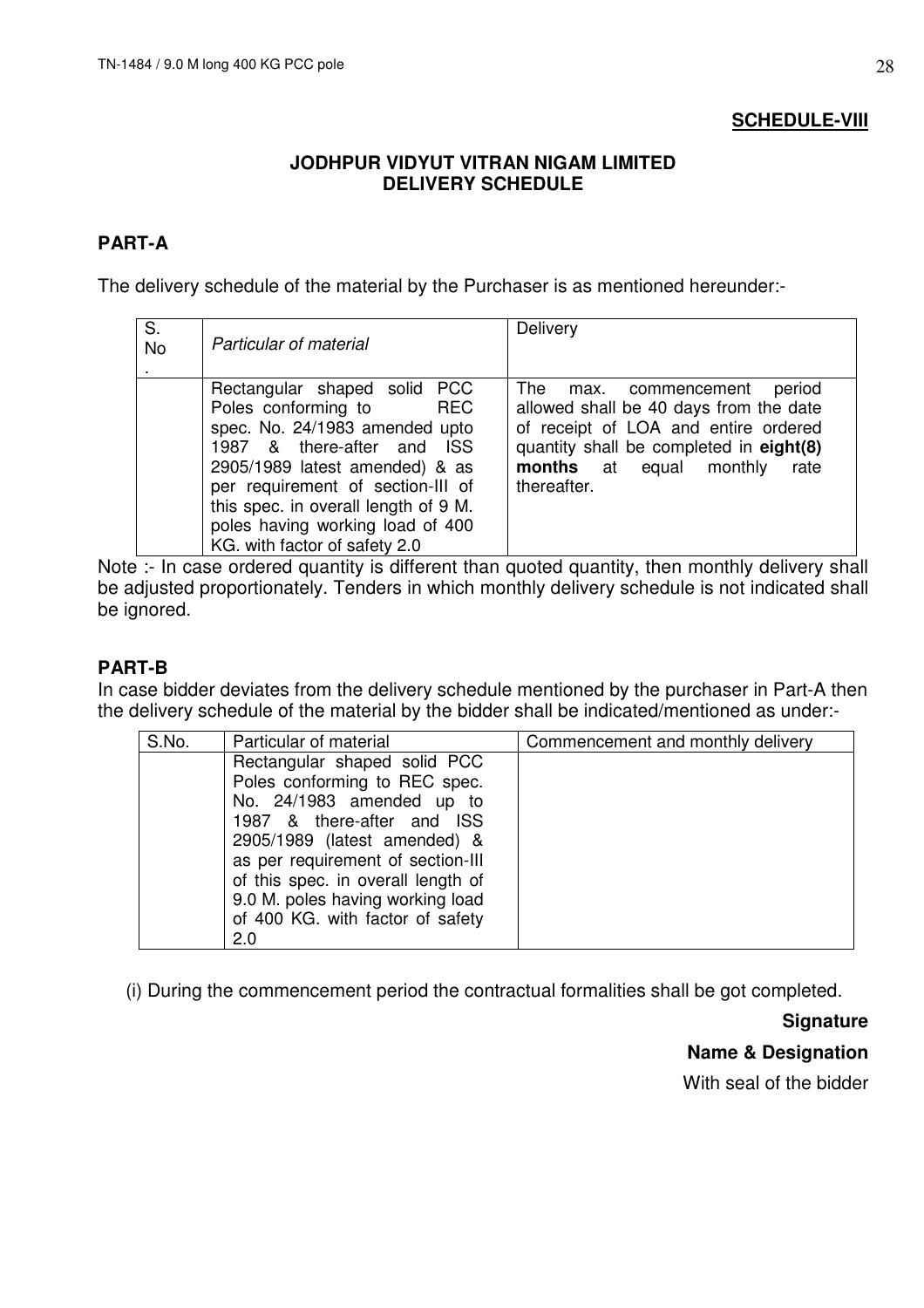## **Schedule – IX**

## **JODHPUR VIDYUT VITRAN NIGAM LIMITED**

### **A Govt. of Rajasthan Undertaking**

List of Equipments and Technical Hands Available with the Firm

(To be filled in by the bidders & enclosed with the bid)

 Manufacturers and / or their authorized agents who are quoting against this bid are requested to furnish the following information along-with the bid. The Purchaser will have the discretion to ignore the bid without the under noted particulars and/or ignore the bid particulars.

- 1. Name and Address of Manufacturer. :
- 2. Official E-mail Id:
- 3. GST No.:
- 4. Whether firm is proprietorship / partnership / Limited (please give details and also enclose copy of memorandum of constitution of firm along with name of directors / partners / proprietor & their address.
- 5. Place where works exist.:
- 6. Details of machinery particularly with B.H.P. of each item installed.:
- 7. Details of staff employed in the works.:
- 8. Date when started the manufacturing of item under reference.:
- 9. List of items manufactured.:
- 10. Literature and drawings of items manufactured showing their description, size, design and other important technical particulars.:
- 11. Details of order so far, executed along with the names of organization to whom supplied. :
- 12. Manufacturing capacity. :
- 13. Is the workshop open for inspection by the representative of the board, if required? :
- 14. Statement of financial resources and Banking Reference along with Balance-Sheet for previous two years.:
- 15. Testing facilities available for the manufactured articles in the testing laboratory of works:
- 16. Whether the Firm is a small/medium/large scale industry. :
- 17. Registration No. with :
	- i. Small Scale, National/State.
	- ii. DGTD
	- iii. State Industries Department.

 **(Signature)**  Name & Designation with seal of the bidder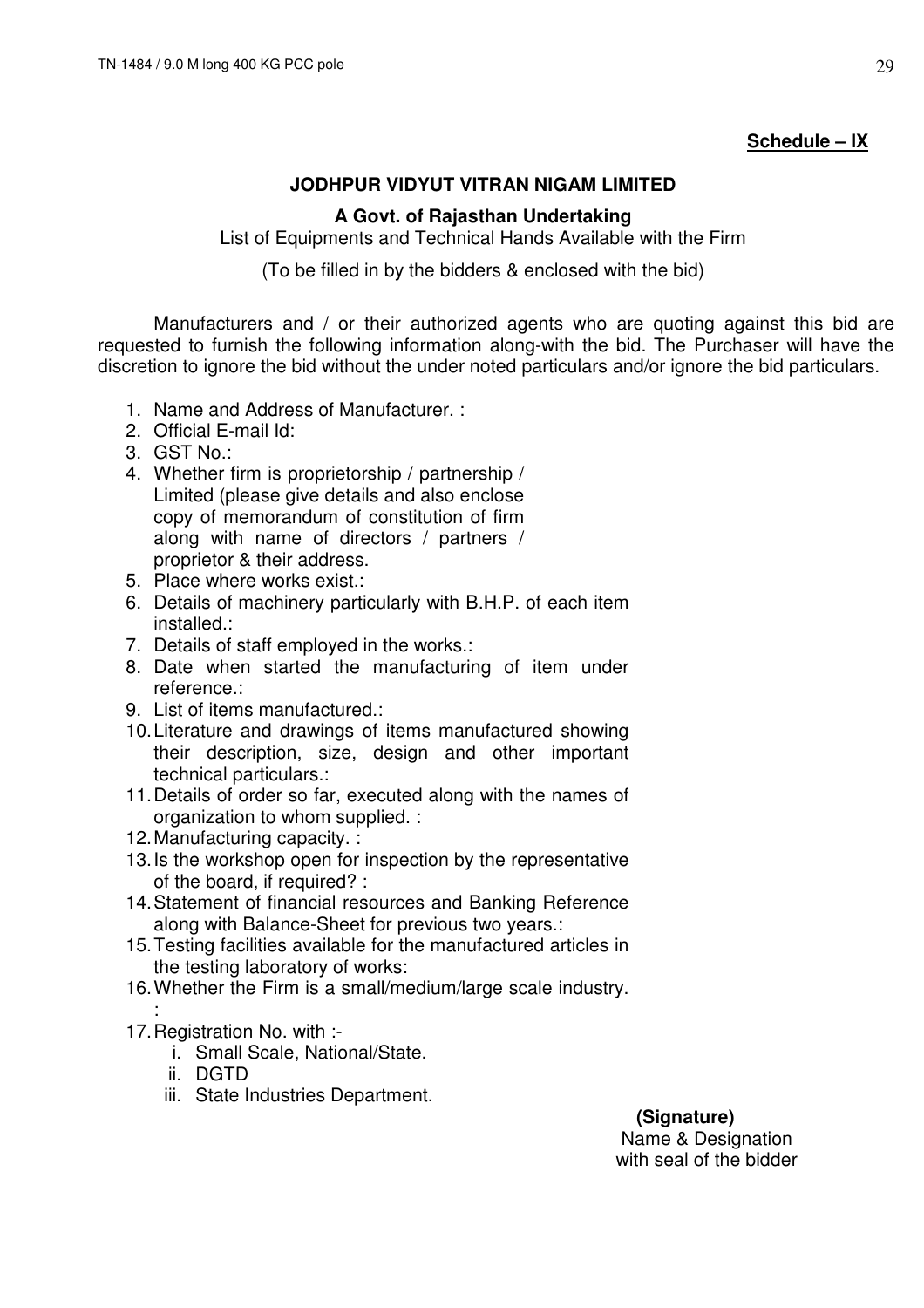## **Schedule-X**

### **Format of Affidavit**  (**ON NON-JUDICIAL STAMP OF Rs. 100/-)**

|                    | S/O                                                                              | Aged                         | Yrs.                                        |       |
|--------------------|----------------------------------------------------------------------------------|------------------------------|---------------------------------------------|-------|
| Residing at ______ |                                                                                  |                              | Proprietor/Partner/Director of              |       |
| M/s                |                                                                                  |                              | do hereby solemnly affirm and declare that: |       |
|                    | (a) My/Our above noted enterprise M/s $\frac{1}{2}$                              |                              | has been issued                             |       |
|                    | acknowledgement of Entrepreneurial Memorandum Part II by the District Industries |                              |                                             |       |
| Centre             | $\blacksquare$ The acknowledgement No. is $\blacksquare$                         |                              |                                             | dated |
|                    | and has been issued manufacture of following items:                              |                              |                                             |       |
| Name of Items      |                                                                                  | Production Capacity (Yearly) |                                             |       |

- (i)
- (ii)
- (iii)
- (iv)
- (v)

(b) My/Our above noted acknowledgement of Entrepreneurial Memorandum Part-II has not been cancelled or withdrawn by the Industries Department and that the enterprise is regularly manufacturing the above items.

(c) My/Our enterprise is having all the requisite plant and machinery and is fully equipped to manufacture the above noted items.

Place  $\Box$ 

Signature of Proprietor/Director Authorized Signatory With Rubber Stamp and date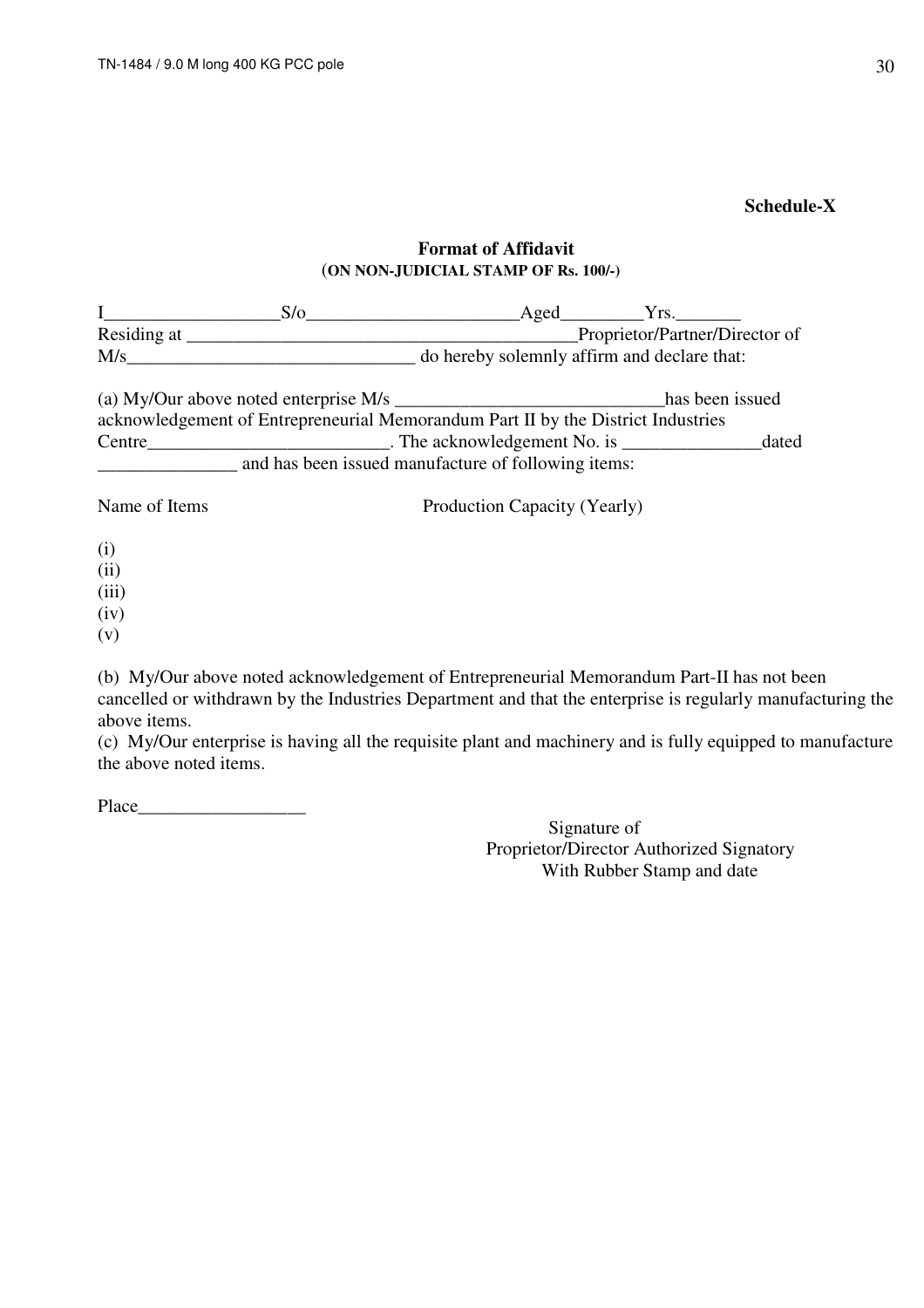### **GENERAL Amendments in GCC & ITB**

### **1) Wherever EMD and Security Bank Guarantee (SBG), are appearing in the ITB, GCC & other Bidding Documents, same is hereby replaced by BID SECURITY as under:-**

#### **BID SECURITY**

Bid security shall be 2% **of the estimated value of subject matter of procurement put to bid.** In case of Small Scale Industries of Rajasthan it shall be 0.5% of the **quantity offered** for supply and in case of sick industries, other than Small Scale Industries, whose cases are pending with Board of Industrial and Financial Reconstruction, it shall be 1% of the value of bid. Every bidder, if not exempted, participating in the procurement process shall be required to furnish the bid security as specified in the notice inviting bids.

### **In case SSI unit of Rajasthan quotes the less than the tendered quantity, then they are required to furnish Bid Security @ 0.5% of the value of the quantity offered by them, failing which bid shall be considered non-responsive.**

The Bid Security amount (as applicable) to be paid by Demand Draft/Banker's Cheque in favour of SR. AO (CASH & CPC), JDVVNL, Jodhpur (payable at Jodhpur) 342003 **upto 4.00 p.m. upto one WORKING day prior to schedule date of opening** of respective bid or Bank Guarantee, in specified format, of a scheduled bank in favour of Superintending Engineer (MM&C), JDVVNL, Jodhpur, be deposited **upto 4.00 p.m. upto one WORKING day prior to schedule date of opening** of respective bid and obtain a receipt/acknowledgement thereof. No other mode of deposit shall be accepted. At the time of depositing the Bid Security amount or Bank Guarantee, the bidder shall also furnish self attested and duly attested by Notary, the documentary evidence of SSI unit of Rajasthan or of sick unit (as applicable) along with affidavit as per schedule X on Non-Judicial Stamp of Rs. 100/-.

The Bank Guarantee against Bid Security be issued by Nationalized / Scheduled Bank. The same may be accepted after confirmation byissuing Bank. If any Bid Security Bank Guarantee not is proper format / not confirmed by the issuing Bank the same would not be accepted and the bidder would be immediately shorted out from bid process.

The Micro, Small & Medium Scale Industries of Rajasthan and sick industries, other than Small Scale Industries, whose cases are pending before the Board of Industrial and Financial Reconstruction (BIFR) shall furnish self-attested documentary evidence duly attested by Notary to claim the above.

### **2) Wherever Performance Bank Guarantee (PBG) and Composite Bank Guarantee (CBG) are appearing in the ITB, GCC & other Bidding Documents, same are hereby replaced by PERFORMANCE SECURITY as under:-**

#### **PERFORMANCE SECURITY**

(i) Performance security shall be solicited from all successful bidders except the department's of the State Government and undertakings, corporations, autonomous bodies, registered societies,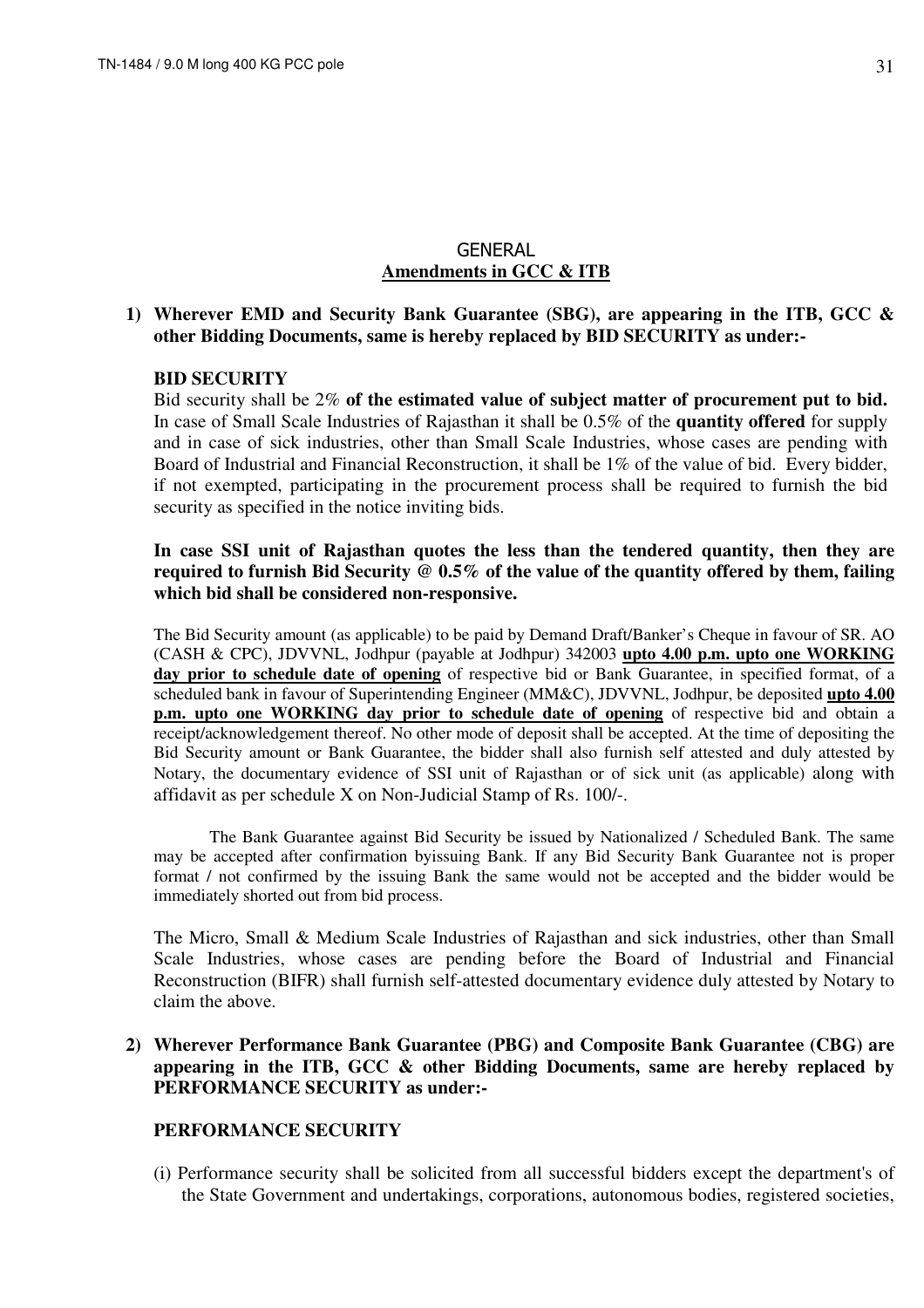co-operative societies which are owned or controlled or managed by the State Government and undertakings of the Central Government. However, a performance security declaration shall be taken from them. The State Government may relax the provision of performance security in particular procurement or any class of procurement.

(ii) Performance security from the successful bidder shall be **5%** of the amount of supply order (in case of established suppliers) / **1%** of the amount of supply order (in case of Micro, Small & Medium scale industries of Rajasthan) / **2%** of the amount of supply order (in case of sick industries) / **10%** of the amount of supply order (in case of other suppliers). In case of successful bidder, the amount of bid security may be adjusted in arriving at the amount of the performance security, or refunded if the successful bidder furnishes the full amount of performance security.

### **3) VENDOR REGISTERATION**

**The relaxation/exemption given to the registered vendors of the Nigam in respect of EMD/SBG, wherever appearing in the ITB, GCC & other Bidding documents, are hereby WITHDRAWN.** 

**4) The indirect taxes i.e. Excise Duty, Service Tax, VAT/CST, Entry Tax etc. mentioned in G.C.C., may now be read as G.S.T.** 

#### 5) **The following amendment is hereby made in GCC Clause No. 1.43 (Due Date of Payment):**

 Payment shall be due and payable by the purchaser in accordance with the provision of the contract within a reasonable period from the date of receipt of each invoice by the contractor / supplier duly supported by a certificate of the Engineer. The purchaser will take all possible effort to make payment to the contractor / supplier generally on **45th day** after receipt of duly verified challans / receipts / bill in the office of paying authority {Sr. Accounts Officer (Cash & CPC) Jodhpur Discom, Jodhpur / Concerned Circle Accounts Officer} and completion of contractual formalities. But in case of delay in payment the purchaser shall not be liable to pay any interest on the outstanding amount to the contractor / supplier.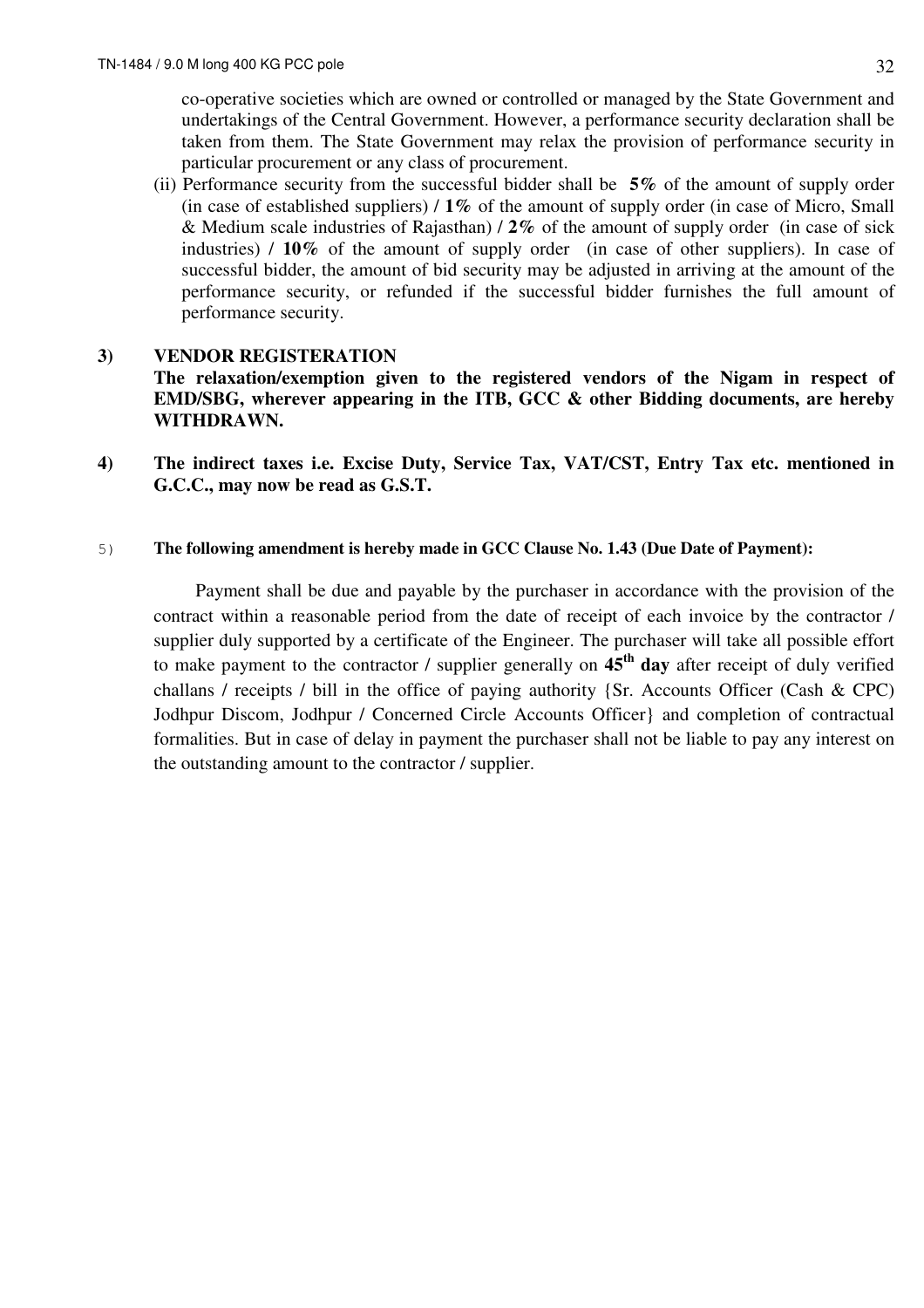Bank Guarantee No. \_\_\_\_\_\_\_. Security Amount : \_\_\_\_\_\_\_\_. Issued on dated :  $\qquad \qquad$ Valid upto :  $\qquad \qquad$ . Claim upto / Grace period: \_\_\_\_\_\_\_\_\_.

#### **PERFORMA OF BANK GUARANTEE FOR BID SECURITY**

(Bank Guarantee in lieu of bid Security on non-judicial Stamp Paper of Rajasthan State of 0.25% of the B.G. value or Rs.25,000/-, whichever is less)

To,

The Superintending Engineer (MM&C), Jodhpur Vidyut Vitaran Nigam Limited, Jodhpur.

- 1. Whereas \_\_\_\_\_\_\_\_\_\_\_\_\_\_\_\_\_ (name of the Bidder) (hereinafter called "the Bidder") has submitted its bid dated \_\_\_\_\_\_ (date of submission of bid) for \_\_\_\_\_\_\_\_\_ (name of contract/ name of the material with Bid no. / TN No. ) (hereinafter called 'the Bid'').
- 2. KNOW ALL PEOPLE by these presents that WE and address of branch of Bank ) of \_\_\_\_\_\_\_\_\_ (name of country), having our registered office at \_\_\_\_\_\_\_\_\_\_\_\_\_\_\_\_\_\_\_\_\_\_ (addresses of bank) (hereinafter called 'the Bank"), are bound unto (name of Purchaser) (hereinafter called "the Purchaser") in the sum of Rs. \*\_\_\_\_\_\_\_\_\_\_\_\_\_ for which payment well and truly to be made to the said Purchaser, the Bank binds itself, its successors, and assigns by these presents sealed with the Common Seal of the said Bank this \_\_\_\_\_\_\_\_\_ day of \_\_\_\_\_\_\_ 20\_\_\_
- 3. THE CONDITIONS of this obligation are :
	- i. If the bidder withdraws its Bid during the period of bid validity specified by the Bidder in the Bid Form; or
	- ii. If the bidder refuses to accept the correction of error in his Bid; or
	- iii. If the bidder, having been notified of the acceptance of its Bid by the purchaser during the period of bid validity:
	- a. Fails or refuses to execute the Contract Agreement within the time specified in purchase / work order, if required, or
	- b. Fails or refuses to furnish the performance security within the time specified in purchase / work order in accordance with the GCC, or
	- c. Fails to commence supply of goods or services or execute work as per purchase / work order within time specified.
	- iv. If the bidder breaches any provision of the Code of integrity specified in the RTPP Act and Chapter VI of the RTPP Rules.
- 4. We undertake unconditionally and irrevocably to guarantee as primary obligator and not as surety merely to pay to the purchaser a sum of Rs.  $\qquad$  (in words Rs. \_\_\_\_\_\_\_\_\_\_\_\_\_\_\_\_\_\_\_\_\_\_\_\_\_\_\_\_\_\_\_\_\_\_\_\_\_\_) upon receipt of its first written demand, without the purchaser having to substantiate its demand, provided that in its demand the

Purchaser will note that the amount claimed by it is due to it owing to the occurrence of one or all of the three conditions specifying the occurred condition or conditions.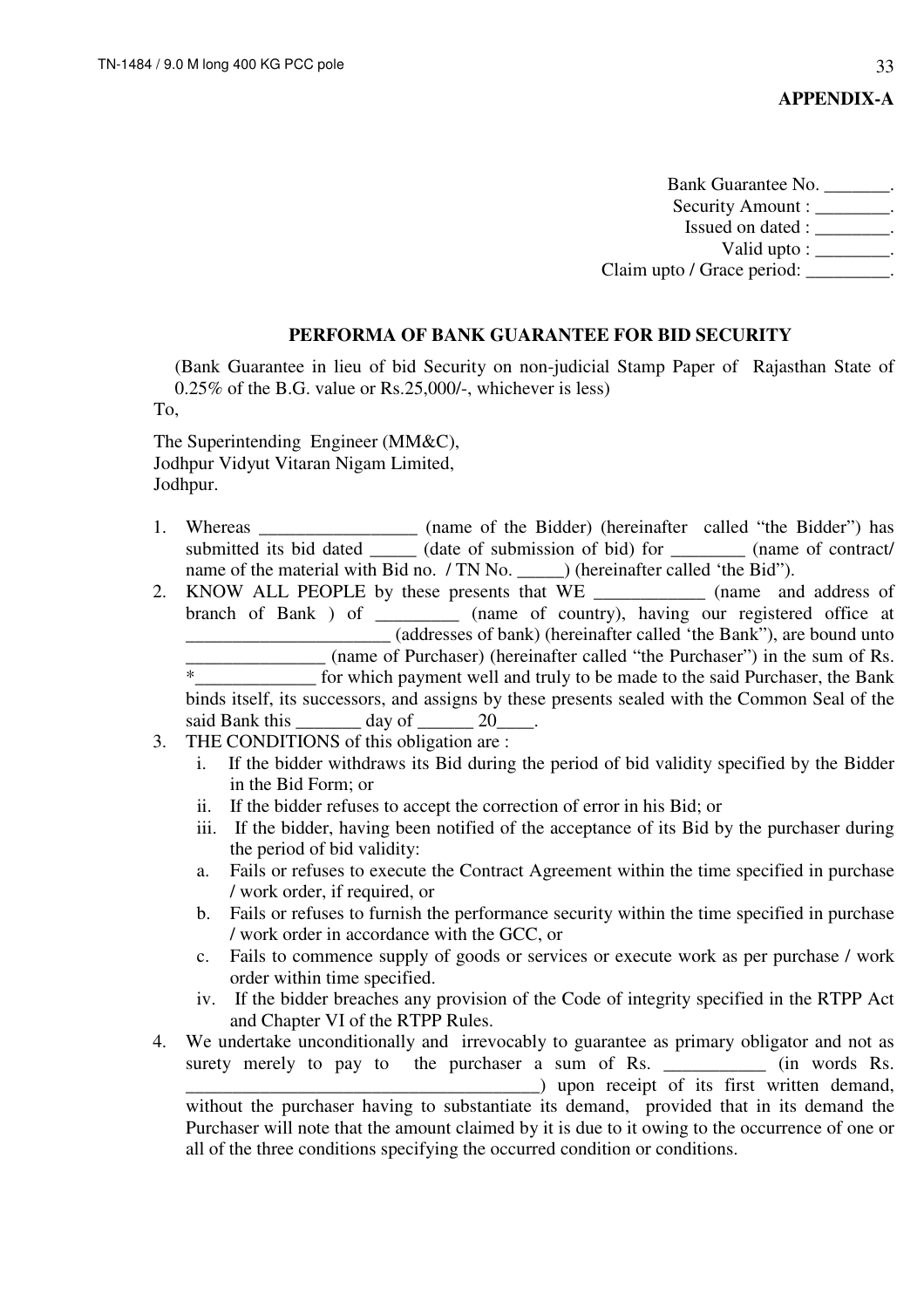- 5. The decision of the Superintending Engineer (MM&C), Jodhpur Vidyut Vitaran Nigam Limited, Jodhpur shall be final whether breach has been committed on the right to demand the amount of guarantee from us which has accrued to the purchaser.
- 6. This guarantee shall not cease or determine, if the purchaser grants time or indulgence or vary the terms of the contract with the Contractor or without our consent or knowledge.
- 7. The guarantee herein contained shall not be affected by any change in the constitution of the Contractor.
- 8. We (Bank Name) further undertake not to revoke this guarantee during its currency except with the previous consent of the Superintending Engineer (MM&C), Jodhpur Vidyut Vitaran Nigam Limited, Jodhpur.
- 9. All disputes arising under the said guarantee between the Bank and the Nigam or between the Contractor and the Nigam pertaining to the guarantee, shall be subject to the jurisdiction of the Courts in Jodhpur, Rajasthan alone.
- 10. This guarantee will remain in force up to and including one hundred eighty (180) days after the date of the opening of bids, i.e. upto \_\_\_\_\_\_\_\_\_\_\_, with a further grace period of Ninety (90) days and any demand in respect thereof should reach the Bank not later than the above date.

Yours faithfully, Bankers (EXECUTANT) Signed by the above named Bank in presence of : (signature with full Name and Address)

Witness :

 $1.$   $\qquad \qquad$  .  $2.$ 

Attested by Notary Public, First Class Magistrate or directly confirmed by the executing Bank.

\* The Bidder should insert the amount of the guarantee in words and figures denominated in the currency of bid.

**Note** : In case the bid is submitted by a Joint Venture, the Bid Bank guarantee shall be in the name of Lead partner or in the name of joint venture partners submitting the Bid covering all the partners of the joint venture.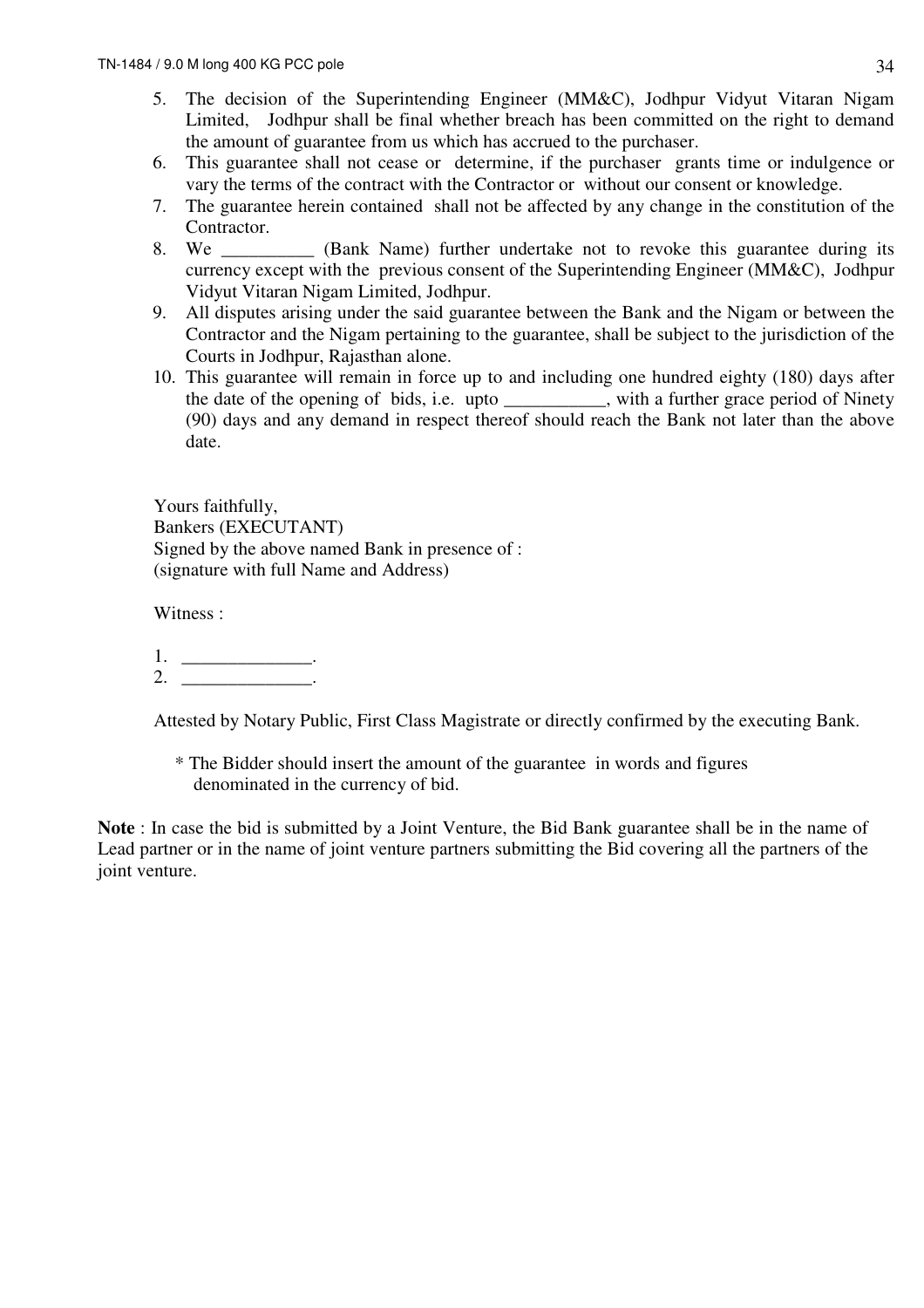.

#### **Appendix-B**

#### **IMPORTANT INSTRUCTIONS**

- **1. All the intending bidders are requested to submit hard copy of all the document(s), uploaded on the e-procurement web-portal, in a sealed envelop in the office of the SE (MM & C), JdVVNL, Jodhpur. This sealed envelop shall be opened on the same date of bid opening i.e. on website of e.proc.rajasthan.**
- **2. Bidders are requested to read the bid documents very carefully and upload their bid well in time. Please note that no further chance shall be given for attending shortcoming(s), if any and in the event of shortcoming in any tender document(s), the bid is likely to be rejected.**
- **3. At the time of accepting counter offer given or at the time of negotiation, bidders change the quantity of original offer & give the conditional acceptance of counter offer which is not in accordance with RTPP rules and act therefore a" Negotiation with the bidder or counter offer given to bidder shall be accepted in turn of for price only". Restriction on quantity to be supplied or any other conditional offer shall not be accepted. If any conditional offer is given then that bidder shall be treated for violation of the code of integrity in terms of sec 11 of RTPP act and rule 80 of RTPP rules and action shall be taken against defaulter bidder in accordance with RTPP rules and act.**
- **4. In case of bid security deposited, the firm deposits lesser security then the bid shall be rejected.**
- **5. As per notification so 165 issued by Fin. Dept. dt. 19.11.2015 on reference to RTPP rules, "clause 8(A) says" bidding document shall be provided to MSME at 50% of prescribed cost.**
- **6. RTPP Act 2012 & RTPP rules 2013 shall be applicable for the procurement process.**
- **7. A declaration regarding debarment/blacklisting/code of integrity shall be given by bidder in Annx-'A'.**